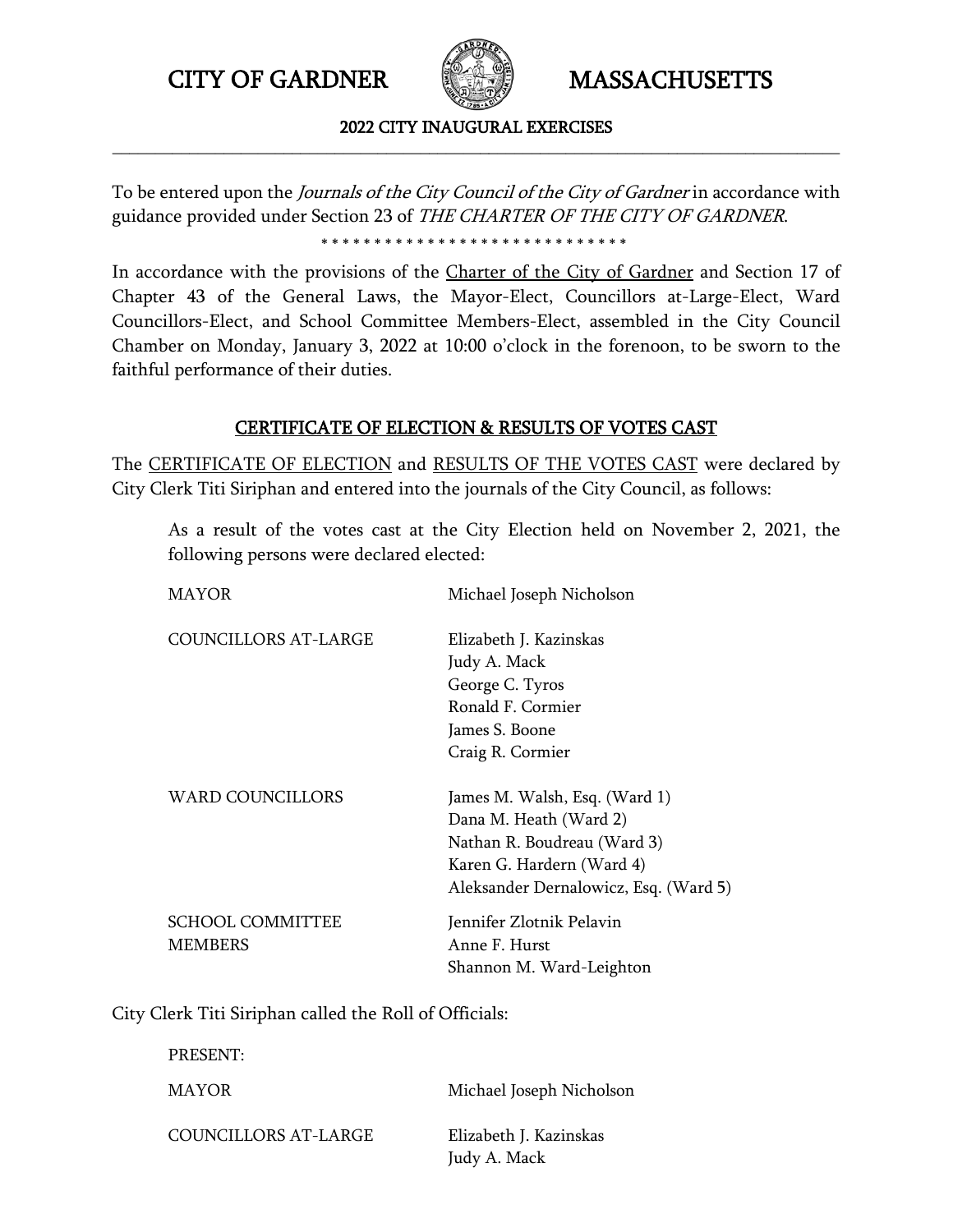

### 2022 CITY INAUGURAL EXERCISES **\_\_\_\_\_\_\_\_\_\_\_\_\_\_\_\_\_\_\_\_\_\_\_\_\_\_\_\_\_\_\_\_\_\_\_\_\_\_\_\_\_\_\_\_\_\_\_\_\_\_\_\_\_\_\_\_\_\_\_\_\_\_\_\_\_\_\_\_\_\_\_\_\_\_\_\_\_\_\_\_\_\_\_\_\_**

George C. Tyros Ronald F. Cormier Craig R. Cormier

| <b>WARD COUNCILLORS</b> | James M. Walsh, Esq. (Ward 1)         |
|-------------------------|---------------------------------------|
|                         | Dana M. Heath (Ward 2)                |
|                         | Nathan R. Boudreau (Ward 3)           |
|                         | Karen G. Hardern (Ward 4)             |
|                         | Aleksander Dernalowicz, Esq. (Ward 5) |
| <b>SCHOOL COMMITTEE</b> | Jennifer Zlotnik Pelavin              |
| <b>MEMBERS</b>          | Anne F. Hurst                         |
|                         | Shannon M. Ward-Leighton              |
| ABSENT:                 | James S. Boone                        |
|                         |                                       |

INVOCATION

The Invocation was offered by the Reverend Father Miguel Pagan, Parochial Vicar of Annunciation Parish.

Lord of all goodness and kindness, we bless you and we praise you.

We thank, Lord God, you for the New Year 2002 you have granted the world and the noble City of Gardner. We thank you, Lord God, for the gift of life on the world. Through your gift of life, you manifest your glory.

We thank you for all you have done for us, as a sign of faithfulness for your people.

Help us, oh Lord, to accomplish your divine will -every day of our lives this year-  $\rightarrow$  for to follow your divine designs is life itself.

We thank you, Lord, for your raise leaders among us, men and women, who tend to the needs of their brethren in public service.

Through them oh Lord you provide the necessary leadership to guide and lead the future, betterment, and wellbeing of your people.

We especially entrust to you Mayor Michael Nicholson, -a son of this noble city, and whom you have called to public service-,  $\rightarrow$  as he begins another period of municipal duty today.

We ask you, Lord God, to bless him and endow him with the gifts of your Holy Spirit  $\rightarrow$  for the work ahead of him. Pour upon him your gifts of: Wisdom, Understanding, Counsel, Fortitude, Knowledge, Piety, Fear of the Lord  $\rightarrow$  so much needed for the years ahead.

Bestow your gifts, also Lord, upon all those who work for the City of Gardner (the City Council, the School Committee, other public officials, and employees for the city), who will assist our Mayor daily throughout this new period of dedicated public service.

We pray also for all others entrusted to guard our political welfare. May they be enabled by your powerful protection to discharge their duties with honesty and ability.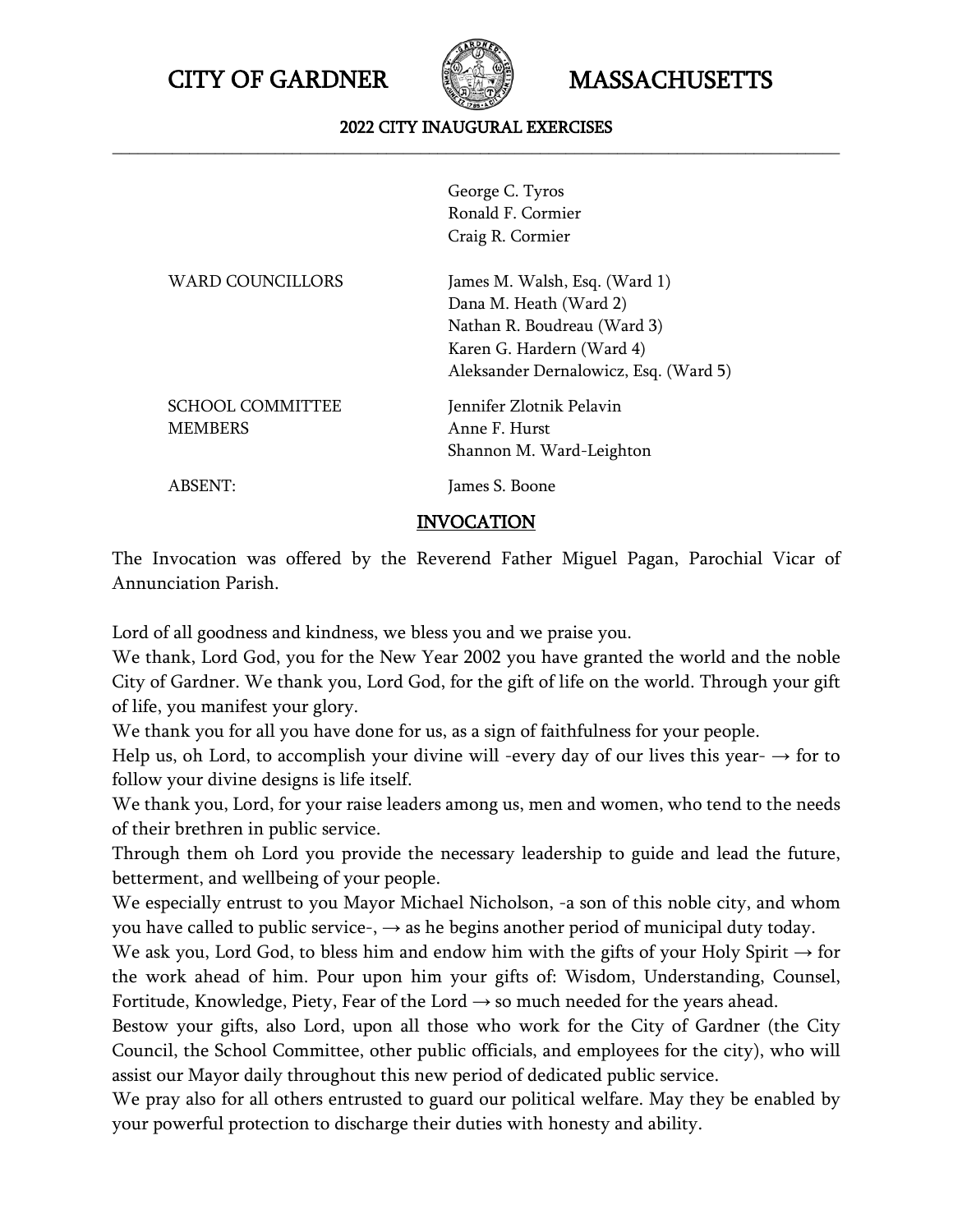

### 2022 CITY INAUGURAL EXERCISES **\_\_\_\_\_\_\_\_\_\_\_\_\_\_\_\_\_\_\_\_\_\_\_\_\_\_\_\_\_\_\_\_\_\_\_\_\_\_\_\_\_\_\_\_\_\_\_\_\_\_\_\_\_\_\_\_\_\_\_\_\_\_\_\_\_\_\_\_\_\_\_\_\_\_\_\_\_\_\_\_\_\_\_\_\_**

And we likewise commend to your unbound mercy all citizens of the United States of America -especially the residents of the City of Gardner- that we may be blessed in the knowledge and sanctified in the observance of your holy law.

May we be preserved in union and that peace which the world cannot give.

And, after enjoying the blessings of this life, be admitted to those which are eternal.

We pray to you, who are Lord and God, for ever and ever. Amen.

# "GOD BLESS AMERICA"

The Gardner High School Select Choir, under the direction of Mrs. Joanne Landry, performed "God Bless America."

# OATH OF OFFICE COMMONWEALTH OF MASSACHUSETTS

Worcester, ss. Gardner, Massachusetts January 6, 2022

I, Titi Siriphan, City Clerk of the City of Gardner, in witness thereof, certify that on the 3rd day of January, 2022 at 10:00 o'clock in the forenoon, at a meeting of the Mayor-Elect, Councillors-at-Large-elect, Ward Councilors-elect, and School Committee Members-Elect, I administered the oath required by the City Charter to the following:

| Jennifer Zlotnik Pelavin              |
|---------------------------------------|
| Anne F. Hurst                         |
| Shannon M. Ward-Leighton              |
| Elizabeth J. Kazinskas                |
| Judy A. Mack                          |
| George C. Tyros                       |
| Ronald F. Cormier                     |
| Craig R. Cormier                      |
| James M. Walsh, Esq. (Ward 1)         |
| Dana M. Heath (Ward 2)                |
| Nathan R. Boudreau (Ward 3)           |
| Karen G. Hardern (Ward 4)             |
| Aleksander Dernalowicz, Esq. (Ward 5) |
|                                       |

Who severally solemnly swore that they would faithfully and impartially perform the duties of the office for which they have been elected in the City of Gardner according to the best of their ability and in conformity with law.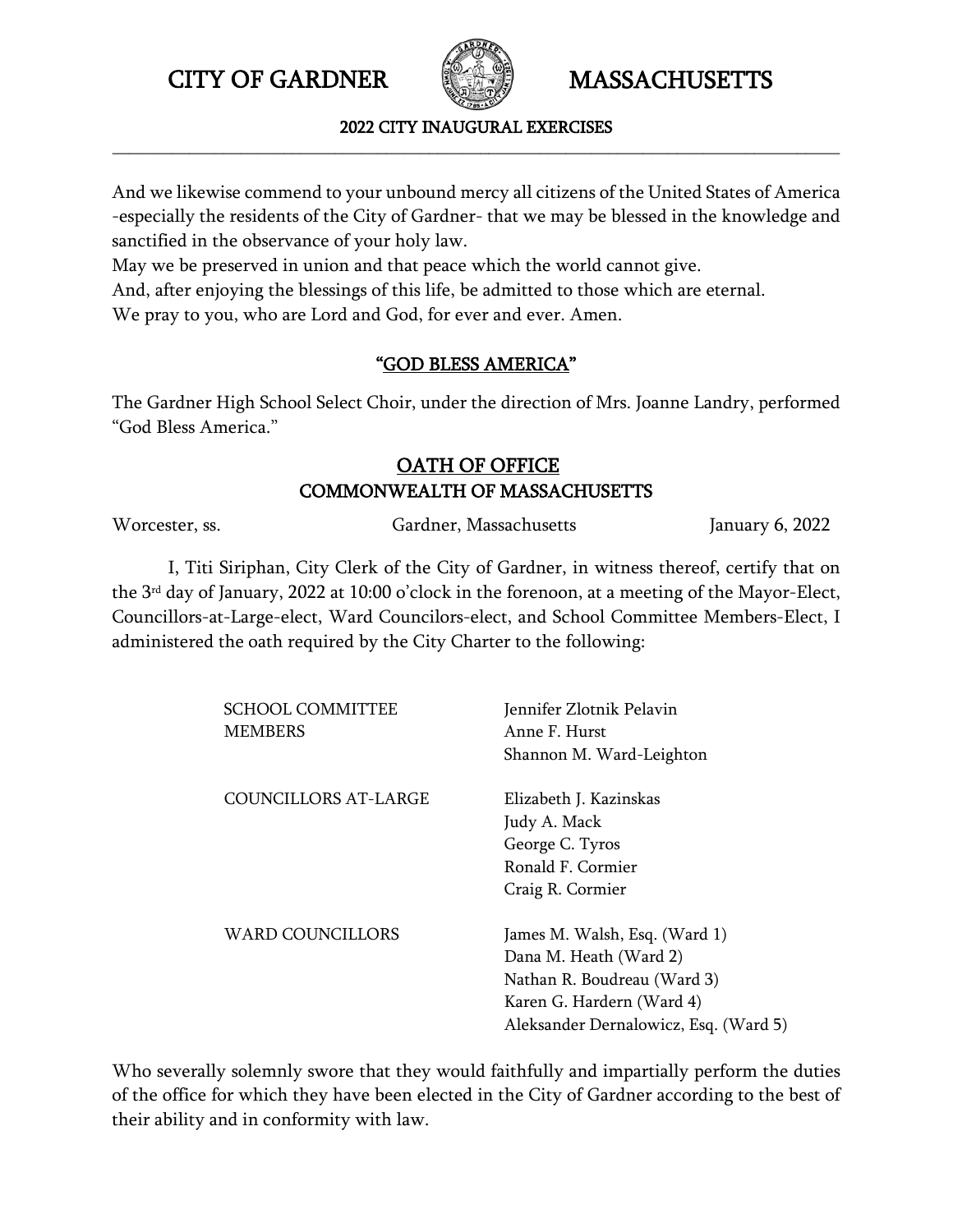

2022 CITY INAUGURAL EXERCISES **\_\_\_\_\_\_\_\_\_\_\_\_\_\_\_\_\_\_\_\_\_\_\_\_\_\_\_\_\_\_\_\_\_\_\_\_\_\_\_\_\_\_\_\_\_\_\_\_\_\_\_\_\_\_\_\_\_\_\_\_\_\_\_\_\_\_\_\_\_\_\_\_\_\_\_\_\_\_\_\_\_\_\_\_\_**

In testimony of all of which is required by the City Charter, I make this certificate to be entered on the journals of the meetings of the City Council.

/s/ Titi Siriphan, City Clerk

## COMMONWEALTH OF MASSACHUSETTS

| Worcester, ss. | Gardner, Massachusetts | July 13, 2020 |
|----------------|------------------------|---------------|
|                |                        |               |

I, Titi Siriphan, City Clerk of the City of Gardner, hereby certify that on the THIRD DAY of JANUARY, 2022 at TEN o'clock in the forenoon, I administered the oath required by the City Charter to Mayor-elect Michael J. Nicholson for the term expiring January 1, 2024.

Michael J. Nicholson solemnly swore that he would bear true faith and allegiance to the Commonwealth of Massachusetts and would support the Constitution thereof, so help him God.

And,

Michael J. Nicholson solemnly swore and affirmed that he would faithfully and impartially discharge and perform all the duties incumbent on him as Mayor, according to the best of his abilities and understanding, agreeably, to the rules and regulations, of the Constitution thereof, and the laws of this Commonwealth, so help him God.

And,

Michael J. Nicholson solemnly swore that he would support the Constitution of the United States, so help him God.

In testimony of all of which is required by the City Charter, I make this certificate to be entered on the journals of the meetings of the City Council.

/s/ Titi Siriphan, City Clerk

# REMARKS:

The Honorable Michael J. Nicholson, Mayor of the City of Gardner, thanked those present who assisted in setup for the event and reminded those in attendance of the regular Inauguration Ceremony on Thursday.

## BENEDICTION

The Benediction was offered by the Reverend Father John Nicholson, Retired Priest of the Roman Catholic Diocese of Worcester.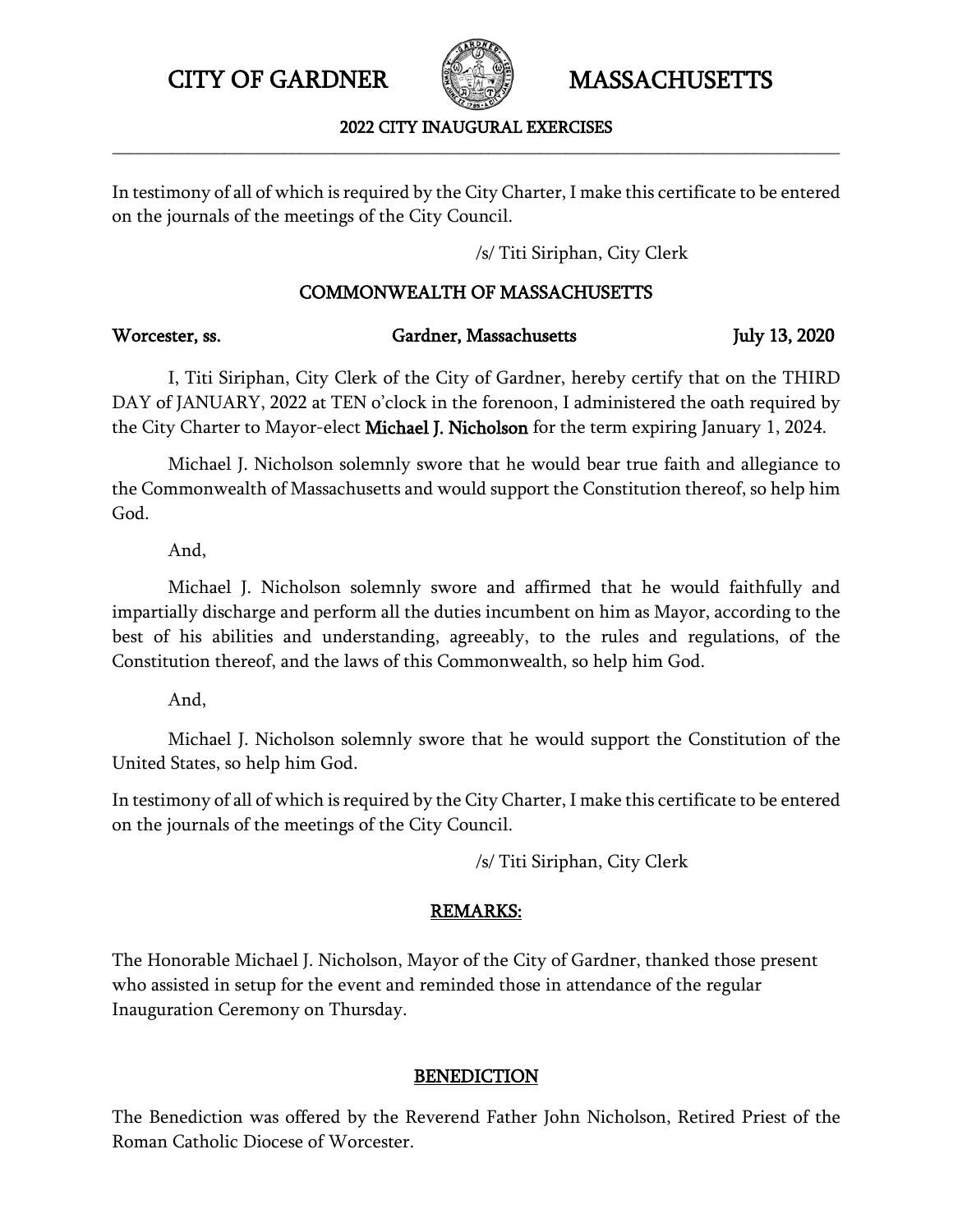CITY OF GARDNER **CITY OF GARDNER** MASSACHUSETTS



2022 CITY INAUGURAL EXERCISES **\_\_\_\_\_\_\_\_\_\_\_\_\_\_\_\_\_\_\_\_\_\_\_\_\_\_\_\_\_\_\_\_\_\_\_\_\_\_\_\_\_\_\_\_\_\_\_\_\_\_\_\_\_\_\_\_\_\_\_\_\_\_\_\_\_\_\_\_\_\_\_\_\_\_\_\_\_\_\_\_\_\_\_\_\_**

Almighty and Gracious God, great is your kindness toward us even on this cold January morning as Michael Nicholson is inaugurated as the mayor of the great City of Gardner. Your word says every good and perfect gift comes from the Father of Light. Our mayor Michael Nicholson has never claimed to be perfect, but he is a good man, good to those who know him well, good to his country which he loves, and good to the community which he leads. Though we begin this day with a prayer of thanksgiving for him and are grateful for his presence, father we set him apart from us now for the task of his leadership be with him. Establish the work of his hands, allow him to keep his heart of service even when some don't want to be served, empower him to keep this his tongue of eloquence even when critics are harsh and show his heart to be full of hope even when the malaise of divisiveness is so prevalent in our world today. Almighty God your word has shown us that good leadership demands good character. We thank you for our elected Mayor Michael Nicholson whose heart is full of integrity and service to you even in this day and age when values of pessimism exist. Keep his mind on true public service. Father give this mayor not only a soft hand but a stiff backbone, not just him father but be with us as well serving as voices of encouragement that drown out the voices of pessimism. It's all loved in a way that challenges the powerful and comforts the downtrodden, and finally, most importantly, almighty God provide him with the strength, the courage, the grace of God to face the challenges of today and look forward with hope to a brighter tomorrow as we pray in the name of Jesus, amen.

## ADJOURNMENT

On a motion by Councilor Nathan Boudreau, and seconded by School Committee Member Shannon Ward-Leighton, it was voted fifteen (15) yeas, Mayor Michael Nicholson, Councillors Nathan Boudreau, Craig Cormier, Ronald Cormier, Aleksander Dernalowicz, Karen Gardner, Elizabeth Kazinskas, Judy Mack, George Tyros, and James Walsh, School Committee Members Jennifer Zlotnik Pelavin, Anne Hurst, Shannon Ward-Leighton, and Robert Swartz, to adjourn at 10:27 a.m.

## PERFORMANCE

The Gardner Middle School Bobcat Chorus 5<sup>th</sup> Grade students, under the direction of Mr. Larry Zuaro, performed "Hot Chocolate," while people exited the Council Chamber.

Accepted by the City Council: February 22, 2022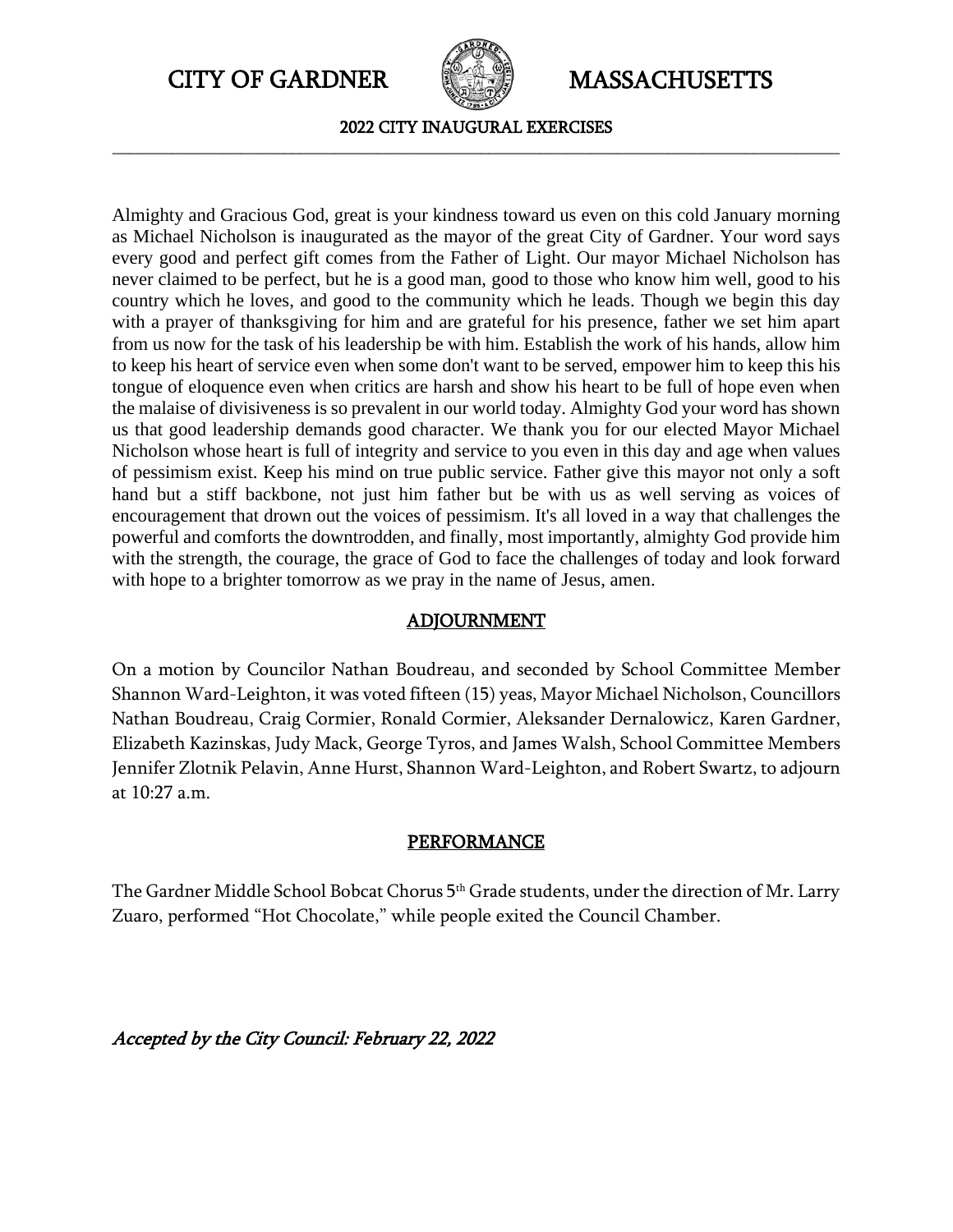

2022 CITY INAUGURAL EXERCISES **\_\_\_\_\_\_\_\_\_\_\_\_\_\_\_\_\_\_\_\_\_\_\_\_\_\_\_\_\_\_\_\_\_\_\_\_\_\_\_\_\_\_\_\_\_\_\_\_\_\_\_\_\_\_\_\_\_\_\_\_\_\_\_\_\_\_\_\_\_\_\_\_\_\_\_\_\_\_\_\_\_\_\_\_\_**

# CEREMONIAL INAUGURATION

On the 6th day of January in the Year Two Thousand and Twenty-Two at 6:00 o'clock in the evening, officials and guests assembled in the Honorable Fred E. Perry, Gardner City Hall, 95 Pleasant Street, to bear witness to the administration of the ceremonial oath of office to the Honorable Michael J. Nicholson, Mayor of the City of Gardner, members of the City Council, and the School Committee.

# WELCOME AND PROCESSION:

Mr. Colin D. Smith, Executive Aide to the Mayor and Chair of the Inaugural Planning Committee, welcomed guests to the 54<sup>th</sup> City Inaugural Exercises and announced the entrance of the City Councilors-Elect and School Committee Members Elect.

# "WHEN TWILIGTH SHADOWS DEEPEN"

The University of Massachusetts Minuteman Marching Band, under the Director of Dr. Timothy Todd Anderson, performed "When Twilight Shadows Deepen" as the City Councilors- Elect and School Committee Members- Elect entered the auditorium.

# ENTRANCE OF THE MAYOR AND GOVERNOR

Mr. Colin D. Smith, Executive Aide to the Mayor and Chair of the Inaugural Planning Committee, announced that as had been done at the City's first inaugural exercises in 1923, the Mayor would be escorted into the Ceremony by Chief Gregory Lagoy of the Gardner Fire Department and Chief Richard Braks of the Gardner Police Department.

Mr. Smith then announced the entrance of his Honor, Michael J. Nicholson,  $20<sup>th</sup>$  Mayor of the City of Gardner and His Excellency, Charles D. Baker, 72nd Governor of the Commonwealth of Massachusetts.

# "GOD BLESS AMERICA"

The University of Massachusetts Minuteman Marching Band, under the Director of Dr. Timothy Todd Anderson, performed "God Bless America" as Mayor- Elect Nicholson and Governor Baker entered the Auditorium and took their place on the stage.

# WELCOMING REMARKS

Master of Ceremonies, Mr. John Gardella, retired Gardner High School history teacher, opened the Inaugural Exercises by welcoming officials and guests in attendance.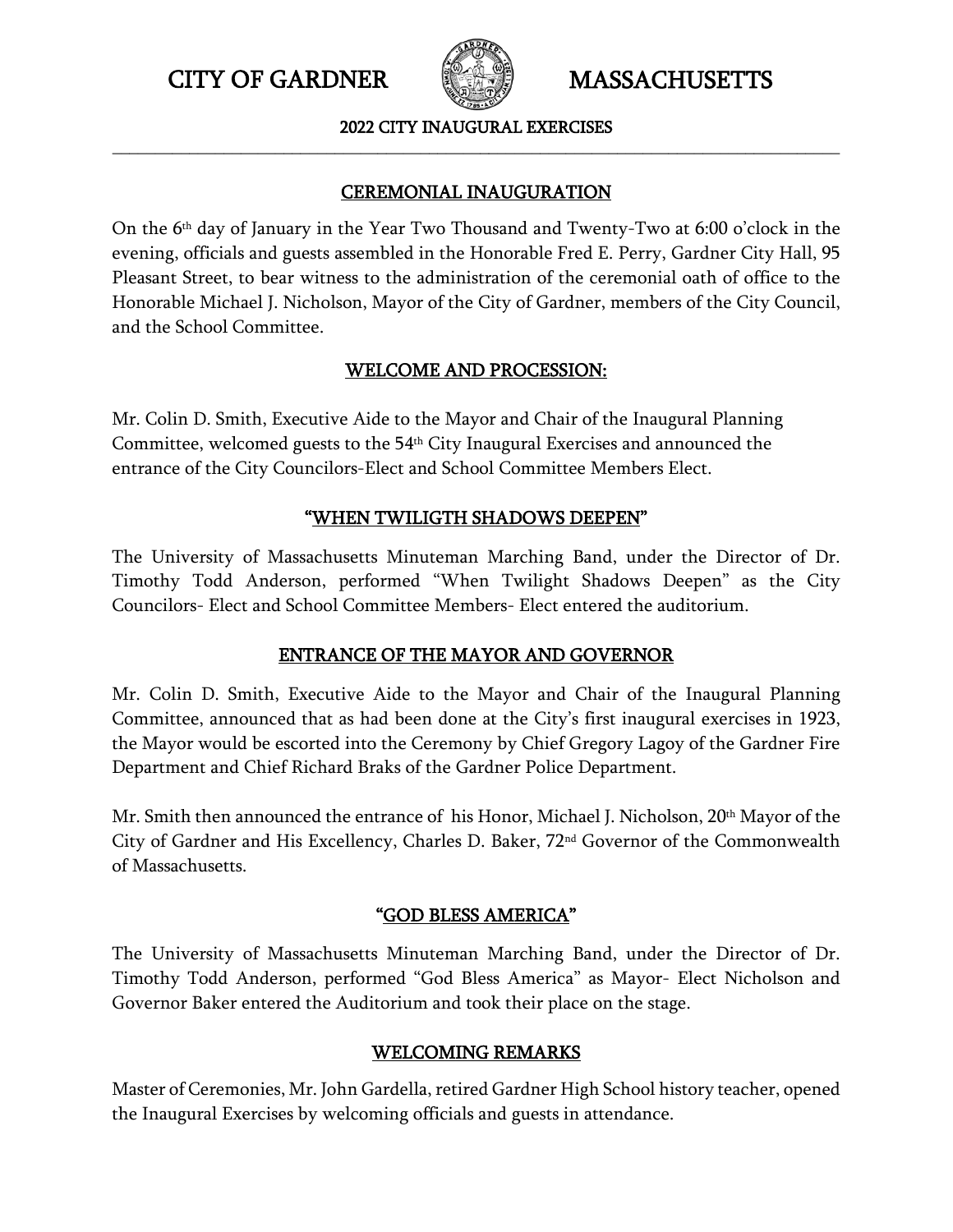

2022 CITY INAUGURAL EXERCISES **\_\_\_\_\_\_\_\_\_\_\_\_\_\_\_\_\_\_\_\_\_\_\_\_\_\_\_\_\_\_\_\_\_\_\_\_\_\_\_\_\_\_\_\_\_\_\_\_\_\_\_\_\_\_\_\_\_\_\_\_\_\_\_\_\_\_\_\_\_\_\_\_\_\_\_\_\_\_\_\_\_\_\_\_\_**

"Good evening Ladies and Gentlemen, I am John Gardella and I'm honored, I'm actually more than honored, I'm thrilled to be up here. Mayor Nicholson told me that half of the elected officials are my former students, so if you have somebody to blame, you know who to who to call, but I'm honored to be here at the 2022 inaugural exercises. I was a teacher of history and United States government and politics at the AP level at Gardner High School for 25 years and I told my students that I had several goals for them during their time in my class. The first, of course, is learning the content, learning the material, but then I really wanted them to develop critical thinking skills and we worked hard on that so that they'd be able to solve problems in their life and their community going forward. In addition I asked my students, I kind of challenged them to this, that after they went off to college or university that they would come back to the city and start a business or run for office. These students took me up on it and I'm really excited that they did so. I'm more than over the moon to be here, both to participate and to witness. It's actually six of my students, including your mayor, four city councilors and a school committee person up on stage, so that's just terrific. Now we have a few special guests here. We have Mayor Stephen DiNatali of Fitchburg, we have Michael Owens, former city councilor of Braintree, Timothy Toth, Vice Chair of the Templeton School Committee, State Representative Megan Kilcoyne, I'm not sure if she made it yet, and certainly State Senator Anne Gobi welcome. In addition I'd like to recognize Mrs Rachel Cormier of the Gardner School Committee who is with us this evening. Mrs Cormier was elected to her current fouryear term in the previous municipal election and is not being sworn in this evening but she is here and welcome and congratulations to her."

## PRESENTATION OF THE COLORS

The National and City Colors were presented and posted by Troop 9 and Troop 49 of the Boys Scouts of America

## PLEDGE OF ALLEGIANCE

Mr. Emmanuel M. Baczewski, of the Troop 9 o the Boys Scouts of America, led the Assembly in the "Pledge of Allegiance."

## "THE STAR SPANGLED BANNER"

The University of Massachusetts Minuteman Marching Band, under the Director of Dr. Timothy Todd Anderson, performed "The Star Spangled Banner."

## **INVOCATION**

The Invocation was offered by the Reverend Katie Kamenski, of Higher Ground Ministries.

*Let's all bow our heads as we pray tonight*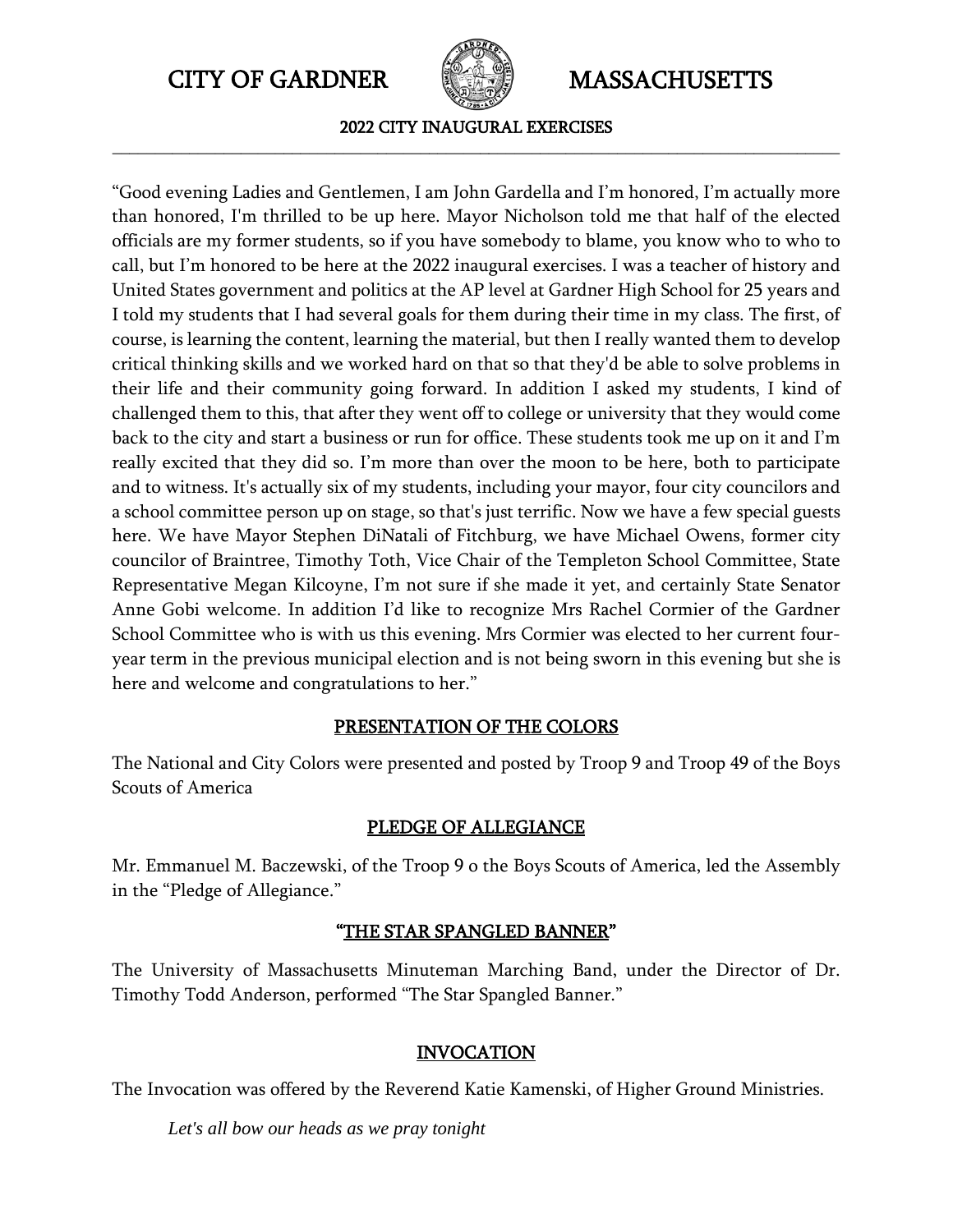

### 2022 CITY INAUGURAL EXERCISES **\_\_\_\_\_\_\_\_\_\_\_\_\_\_\_\_\_\_\_\_\_\_\_\_\_\_\_\_\_\_\_\_\_\_\_\_\_\_\_\_\_\_\_\_\_\_\_\_\_\_\_\_\_\_\_\_\_\_\_\_\_\_\_\_\_\_\_\_\_\_\_\_\_\_\_\_\_\_\_\_\_\_\_\_\_**

*Dear Heavenly Father we come before You this evening with grateful hearts. We are blessed and honored to come together tonight to witness the inauguration of our Mayor for the great city of Gardner.*

*We thank You for what You have already done through his leadership in years past –*

*And now as we look forward to what lies ahead of us as a city , we are blessed to declare what Your Word tell us- That you are FOR us not against us. That every weapon formed against us cannot prosper because You Father place your Hand upon us.*

*We ask You Lord for a special blessing upon our Mayor as he steps into this next season of leadership. May he lean on You and not his own understanding. May You give him the wisdom and knowledge and discernment when making decisions about the future of our great city. As You have said in the book of Isaiah chapter 55""For My thoughts are not your thoughts, Nor are your ways My ways," says the Lord." May we the people lock arms with him and lift him up daily in our prayers and shut down any evil talk we may hear about him or see about him on social media. We declare what it says in Luke 1:37 NKJV*

*"For with God nothing will be impossible.""*

*We pray you guard his heart, his spirit, his soul, and his mind as he leads us and continues to have such a kind compassionate heart for the people of our city and beyond.*

*We ask You God to surround him with people who will encourage him, help him, not hinder and those who will support the vision for this great city.*

*Thank You Lord for the city council and school committee members who are placed in position to help lead our city alongside our mayor.*

*Lord we say what you said to the prophet Jeremiah- Before you were formed in your mothers womb, I knew you.*

*Lord you knew Mike would be the leader of this city for this time and season before he was even formed in his mothers womb. Thank You for calling him to this position for such a time as this.*

*"Also I heard the voice of the Lord, saying: "Whom shall I send, And who will go for Us?" Then I said, "Here am I! Send me."" Isaiah 6:8 NKJV*

*We are so grateful our mayor has answered the call and has been sent to this great city!!*

*And every morning as he prays and reads through 1 Timothy 4:12 "Let no one despise your youth, but be an example to the believers in word, in conduct, in love, in spirit, in faith, in purity."*

*We thank You Lord our mayor is a good example to all of us.*

*And he can lean on Philippians 4:13 NKJV*

*"I can do all things through Christ who strengthens me."*

*We pray for his family – that the love of God would surround them and they would be rewarded for the many times our Mayor has missed out on family time because*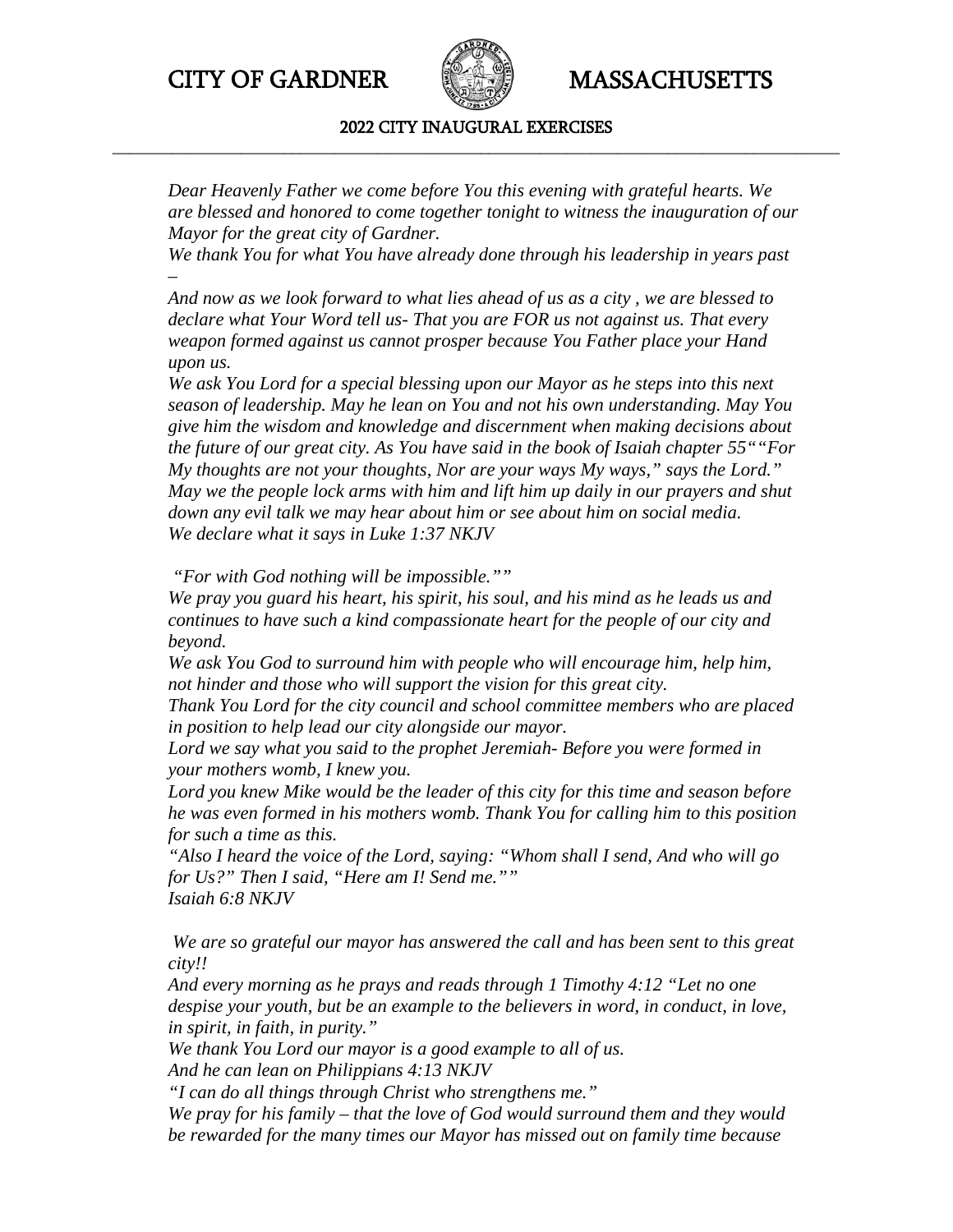

### 2022 CITY INAUGURAL EXERCISES **\_\_\_\_\_\_\_\_\_\_\_\_\_\_\_\_\_\_\_\_\_\_\_\_\_\_\_\_\_\_\_\_\_\_\_\_\_\_\_\_\_\_\_\_\_\_\_\_\_\_\_\_\_\_\_\_\_\_\_\_\_\_\_\_\_\_\_\_\_\_\_\_\_\_\_\_\_\_\_\_\_\_\_\_\_**

*he was leading our city. And for the future family times he may miss, we ask you to redeem the time and reward them for sacrificing their time with our Mayor. We declare Psalm 91 over our city tonight –*

*A portion of that chapter reads this :*

*"If you make the Lord your refuge, if you make the Most High your shelter, no evil will conquer you; no plague will come near your home. For he will order his angels to protect you wherever you go. They will hold*

*you up with their hands so you won't even hurt your foot on a stone. You will trample upon lions and cobras; you will crush fierce lions and serpents under your feet! The Lord says, "I will rescue those who love me. I will protect those who trust in my name. When they call on me, I will answer; I will be with them in trouble. I will rescue and honor them. I will reward them with a long life and give them my salvation."" Psalms 91:9-16 NLT We thank you Lord in 2022 according to Ephesians 3:20 & 21 "Now to Him who is able to do exceedingly abundantly above all that we ask or think, according to the power that works in us, "to Him be glory in the church by Christ Jesus to all generations, forever and ever. Amen."Ephesians 3:21 NKJV We thank You for all of this in the mighty matchless powerful Name of Jesus Christ-AMEN*

## CERTIFICATE OF ELECTION & RESULTS OF VOTES CAST

The CERTIFICATE OF ELECTION and RESULTS OF THE VOTES CAST were declared by City Clerk Titi Siriphan and entered into the journals of the City Council, as follows:

As a result of the votes cast at the City Election held on November 2, 2021, the following persons were declared elected:

| <b>MAYOR</b>         | Michael Joseph Nicholson              |
|----------------------|---------------------------------------|
| COUNCILLORS AT-LARGE | Elizabeth J. Kazinskas                |
|                      | Judy A. Mack                          |
|                      | George C. Tyros                       |
|                      | Ronald F. Cormier                     |
|                      | James S. Boone                        |
|                      | Craig R. Cormier                      |
| WARD COUNCILLORS     | James M. Walsh, Esq. (Ward 1)         |
|                      | Dana M. Heath (Ward 2)                |
|                      | Nathan R. Boudreau (Ward 3)           |
|                      | Karen G. Hardern (Ward 4)             |
|                      | Aleksander Dernalowicz, Esq. (Ward 5) |
| SCHOOL COMMITTEE     | Jennifer Zlotnik Pelavin              |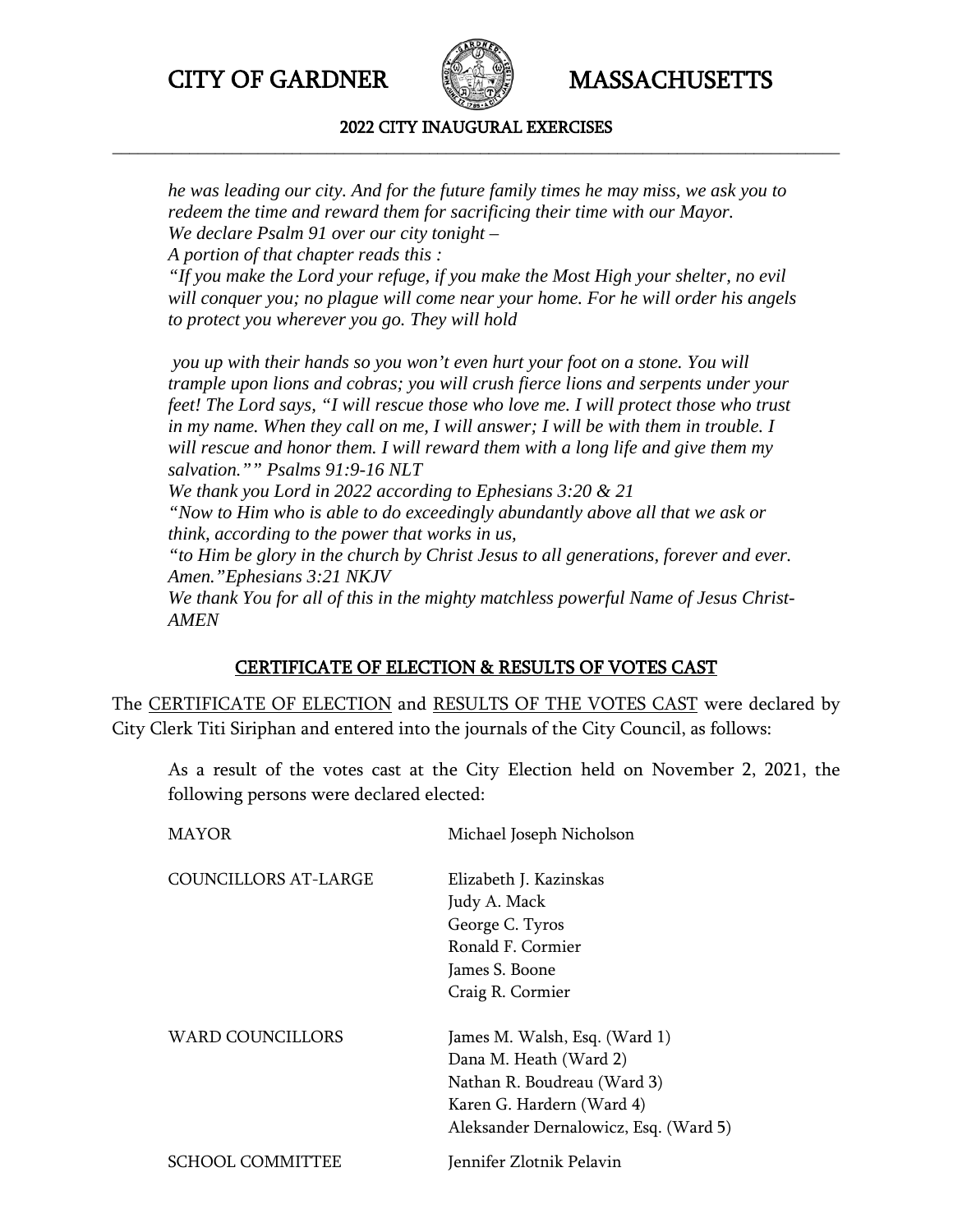CITY OF GARDNER **CITY OF GARDNER** MASSACHUSETTS



### 2022 CITY INAUGURAL EXERCISES **\_\_\_\_\_\_\_\_\_\_\_\_\_\_\_\_\_\_\_\_\_\_\_\_\_\_\_\_\_\_\_\_\_\_\_\_\_\_\_\_\_\_\_\_\_\_\_\_\_\_\_\_\_\_\_\_\_\_\_\_\_\_\_\_\_\_\_\_\_\_\_\_\_\_\_\_\_\_\_\_\_\_\_\_\_**

| MEMBERS | Anne F. Hurst            |
|---------|--------------------------|
|         | Shannon M. Ward-Leighton |

City Clerk Titi Siriphan called the Roll of Officials:

| PRESENT:                           |                                                                                                                                                              |
|------------------------------------|--------------------------------------------------------------------------------------------------------------------------------------------------------------|
| MAYOR                              | Michael Joseph Nicholson                                                                                                                                     |
| <b>COUNCILLORS AT-LARGE</b>        | Elizabeth J. Kazinskas<br>Judy A. Mack<br>George C. Tyros<br>Ronald F. Cormier<br>Craig R. Cormier                                                           |
| <b>WARD COUNCILLORS</b>            | James M. Walsh, Esq. (Ward 1)<br>Dana M. Heath (Ward 2)<br>Nathan R. Boudreau (Ward 3)<br>Karen G. Hardern (Ward 4)<br>Aleksander Dernalowicz, Esq. (Ward 5) |
| <b>SCHOOL COMMITTEE</b><br>MEMBERS | Jennifer Zlotnik Pelavin<br>Anne F. Hurst<br>Shannon M. Ward-Leighton                                                                                        |
| ABSENT:                            | James S. Boone                                                                                                                                               |

### MUSICAL SELECTION

The Gardner Middle School Bobcat Chorus 7th and 8th Grade Students performed its rendition of "Of Thee I Sing, America," under the direction of Mr. Larry Zuaro

## OATHS OF OFFICE

The Honorable Mark Goldstein, First Presiding Justice of the Gardner – Winchendon District Court administered the Oaths of Office to City Councilors and School Committee members.

# COMMONWEALTH OF MASSACHUSETTS

\*\*\*\*\*\*\*\*\*\*\*\*\*\*\*\*\*\*\*\*\*\*\*\*\*

Worcester, ss. Gardner, Massachusetts January 6, 2022

I, Titi Siriphan, City Clerk of the City of Gardner, in witness thereof, certify that on the 6th day of January, 2022 at six o'clock in the evening, at a meeting of the Mayor-Elect, Councilors-at-Large-elect, Ward Councilors-elect, and School Committee Members-Elect,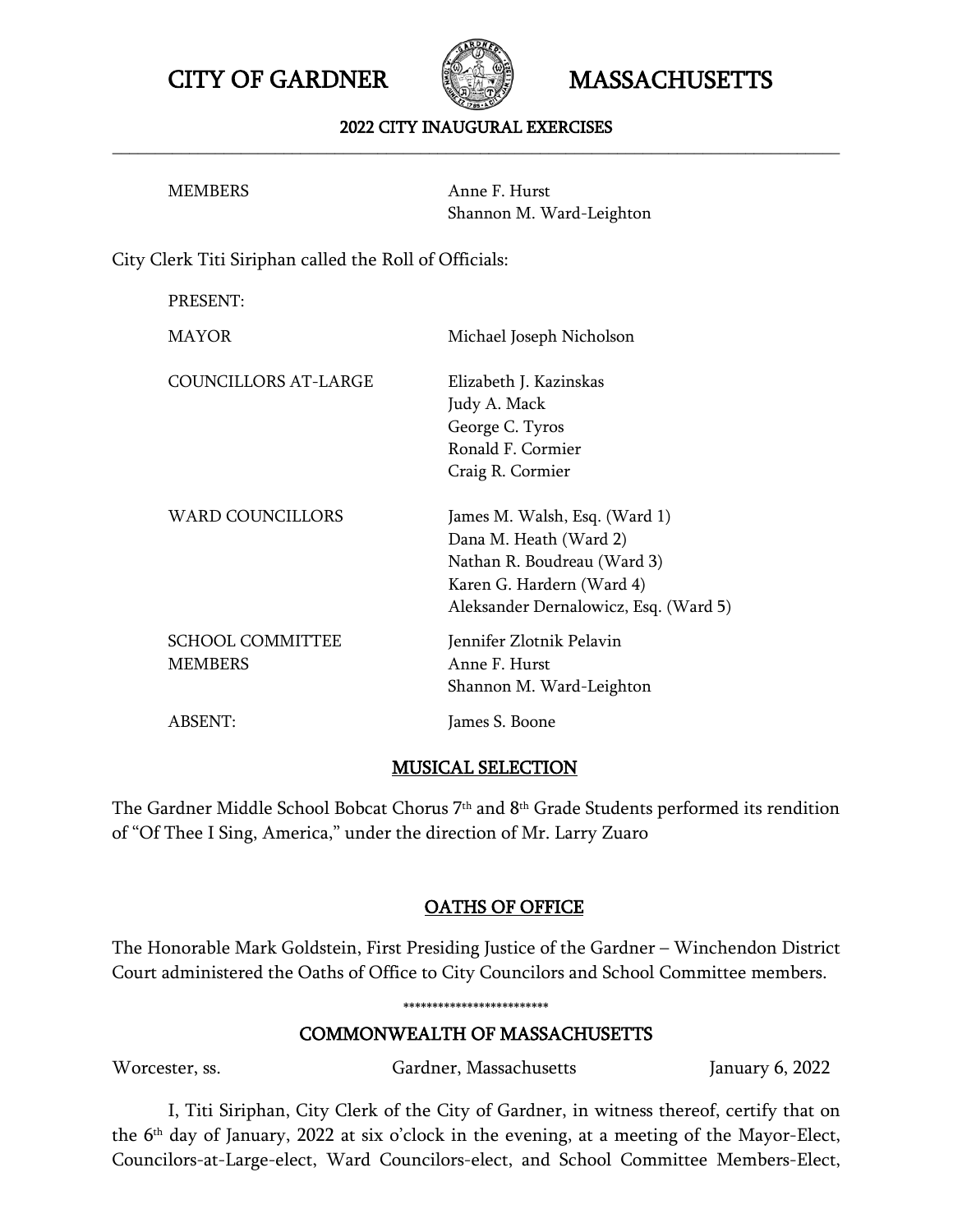

### 2022 CITY INAUGURAL EXERCISES **\_\_\_\_\_\_\_\_\_\_\_\_\_\_\_\_\_\_\_\_\_\_\_\_\_\_\_\_\_\_\_\_\_\_\_\_\_\_\_\_\_\_\_\_\_\_\_\_\_\_\_\_\_\_\_\_\_\_\_\_\_\_\_\_\_\_\_\_\_\_\_\_\_\_\_\_\_\_\_\_\_\_\_\_\_**

The Honorable Mark Goldstein, First Presiding Justice of the Gardner – Winchendon District Court, administered the oath required by the City Charter to the following:

| <b>SCHOOL COMMITTEE</b><br><b>MEMBERS</b> | Jennifer Zlotnik Pelavin<br>Anne F. Hurst<br>Shannon M. Ward-Leighton                                                                                        |
|-------------------------------------------|--------------------------------------------------------------------------------------------------------------------------------------------------------------|
| COUNCILLORS AT-LARGE                      | Elizabeth J. Kazinskas<br>Judy A. Mack<br>George C. Tyros<br>Ronald F. Cormier<br>Craig R. Cormier                                                           |
| WARD COUNCILLORS                          | James M. Walsh, Esq. (Ward 1)<br>Dana M. Heath (Ward 2)<br>Nathan R. Boudreau (Ward 3)<br>Karen G. Hardern (Ward 4)<br>Aleksander Dernalowicz, Esq. (Ward 5) |

Who severally solemnly swore that they would faithfully and impartially perform the duties of the office for which they have been elected in the City of Gardner according to the best of their ability and in conformity with law.

In testimony of all of which is required by the City Charter, I make this certificate to be entered on the journals of the meetings of the City Council.

/s/ Titi Siriphan, City Clerk

# INTRODUCTION OF COUNCIL PRESIDENT ELIZABETH KAZINSKAS

Mr. John Gardella, Master of Ceremonies, introduced the Honorable Elizabeth J. Kazinskas, to deliver an address following the Oaths of Office:

It is now my honor to present to you a former student of mine and this young woman is really amazing. She was a leader in school, she was a leader at university, and she's certainly a leader for the City of Gardner and if I can just, I hope I'm not stealing any thunder here, but on election night I went to the American legion to see the votes come in and Lizzy got up and spoke very briefly but what she said i thought was so important. She said what we do is we identify a problem, we work to fix it, we just do the right thing, and that impressed me so much because that's what government's about, that's what democracy is about, and I'm so proud of her, so without further ado Elizabeth Kazinskas, your City Council President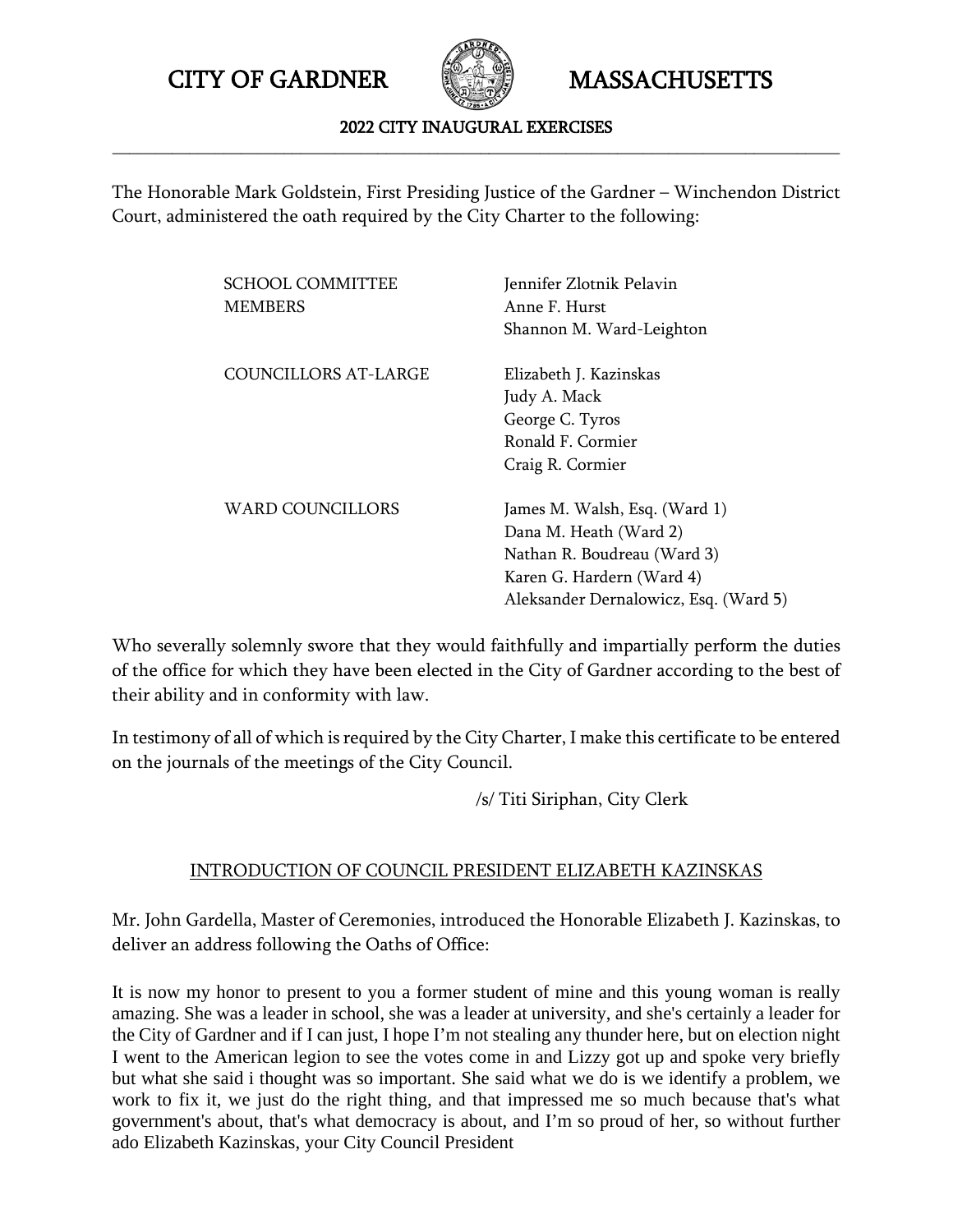

### 2022 CITY INAUGURAL EXERCISES **\_\_\_\_\_\_\_\_\_\_\_\_\_\_\_\_\_\_\_\_\_\_\_\_\_\_\_\_\_\_\_\_\_\_\_\_\_\_\_\_\_\_\_\_\_\_\_\_\_\_\_\_\_\_\_\_\_\_\_\_\_\_\_\_\_\_\_\_\_\_\_\_\_\_\_\_\_\_\_\_\_\_\_\_\_**

### ADDRESS OF THE CITY COUCNCIL PRESIDENT

The Honorable Elizabeth J. Kazinskas, City Council President of the City of Gardner, delivered the following Address:

Thank you Mr. Gardella! It's been 22 years since i was in his classroom but i can't call him John he's Mr. Gardella still.

Good evening on behalf of the Gardner city council. Thank you all for attending this evening - Governor Baker, Senator Gobi, Representative Zlotnik - thank you for being great state partners to our city and for your dedicated work and service to the Commonwealth. Vice Chair Pelavin and members of the School Committee, I want to thank you for your partnership and service to our schools.

Mayor Nicholson, thank you for being a partner to the City Council. You are professional and thorough, and your strong commitment to transparency is appreciated. We look forward to the next two years working alongside you and our city government. Judge Goldstein, thank you for administering the Oath of Office to the City Councillors this evening and for the important work that you do in our community at Gardner District Court. To the Umass Minuteman Marching Band, thank you for being here. I am a 2006 Umass Amherst alumnus of the Eisenberg School of Management and i went to the Umass football games, truthfully, to watch your band perform. Now i wasn't a band member, but that doesn't mean you can't be City Council President one day.

To the citizens of Gardner, thank you for giving the City Council the opportunity to work for you. Our role in serving you is an important one and we recognize that your role in putting us in place to do so is equally as important.

To my fellow City Councilors, thank you for your unanimous vote to elect me as your Council President. Your confidence in me to be successful in this role and serve it in the best interest of the Council and city we represent is humbling and appreciated. Thank you very much for this opportunity. To city clerk Titi Siripahn, thank you for being the backbone of the City Council and we look forward to working with you this term. To our families, the work that goes into City Council business many times takes away from time with you. Thank you for your support and allowing each of us to pursue our desire to serve Gardner. On a personal note, I would like to thank my parents John and Victoria Kazinskas and my sister Stacy Kazinskas. They have showed up and supported everything I have ever done in my entire life. They have encouraged me to believe in myself and others and to pursue what i believe is right and that encouragement has come in extremely handy in public service. The last time I had the opportunity to thank them publicly was 20 years ago during my graduation speech as vice president of Gardner high school's class of 2002. If you're interested in hearing that speech feel free to ask my dad. He's watched it many, many times and even had it converted from a VCR tape to a DVD when I was 34 years old.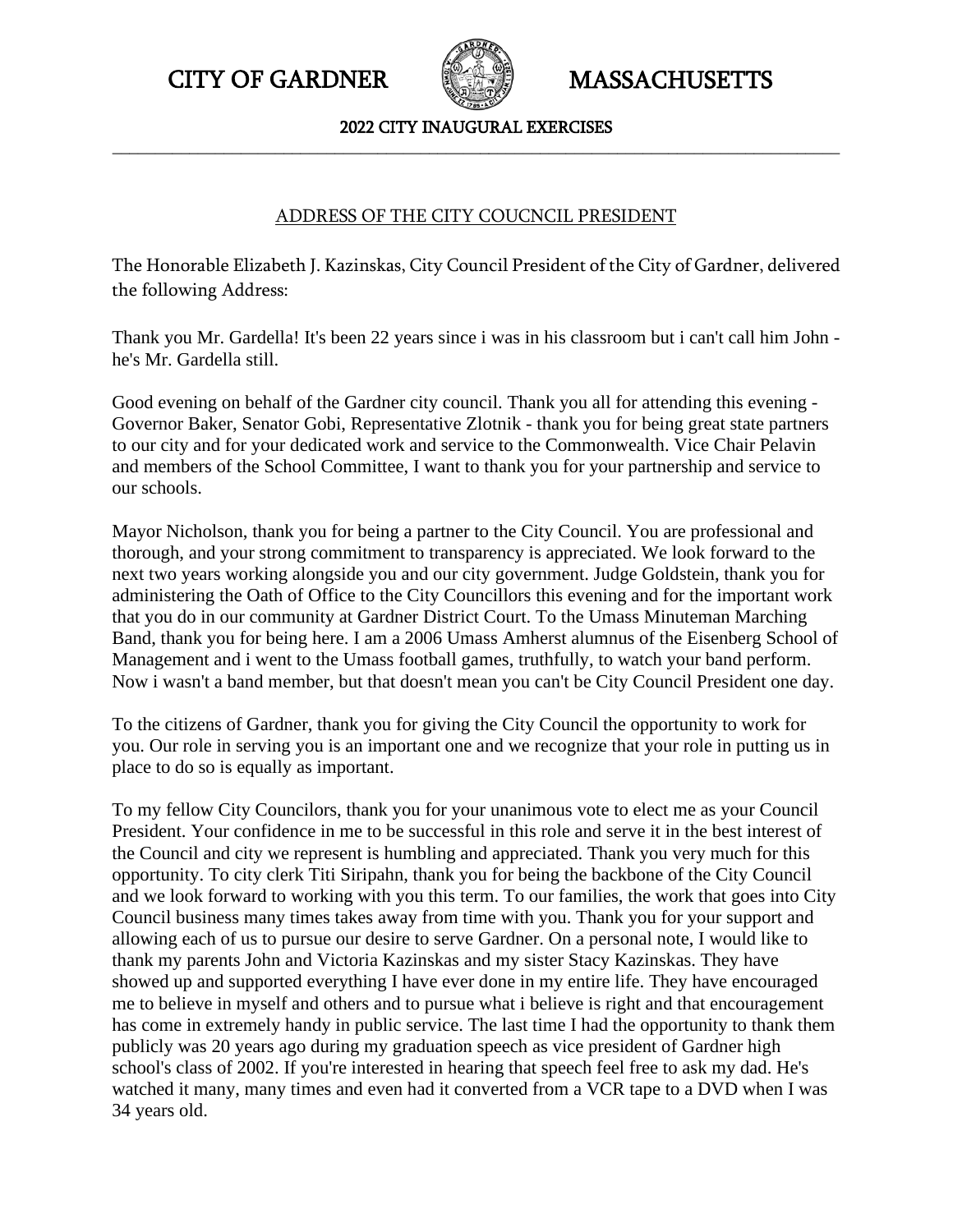

2022 CITY INAUGURAL EXERCISES **\_\_\_\_\_\_\_\_\_\_\_\_\_\_\_\_\_\_\_\_\_\_\_\_\_\_\_\_\_\_\_\_\_\_\_\_\_\_\_\_\_\_\_\_\_\_\_\_\_\_\_\_\_\_\_\_\_\_\_\_\_\_\_\_\_\_\_\_\_\_\_\_\_\_\_\_\_\_\_\_\_\_\_\_\_**

Thank you to my family for being here this evening and always being there for me wherever "there" may be. You inspire me and you're the best. Also I'd like to acknowledge and thank my 97 year old grandmother Gladys Hunter.

She turns 98 in just a few months. She is watching at home tonight and would be here if she could. She has lived in Gardner all her life and has resided at Hunter Farm for the past 65 years. She and my grandfather Hugh Hunter owned and operated Hunter Farm ice cream stand in Gardner for 22 years. I'm sure some of you might remember. She is very proud of me and this year's inauguration is particularly meaningful as I was sworn in as a Councilor At Large like my grandpa Hugh who served on the Gardner City Council for three terms. My grandmother watches every City Council meeting. She asks me questions about city issues and offers advice. For example she reminds me to speak slowly and loudly and that I need to wear the right outfit and just the right amount of makeup and jewelry at the meetings and if I'm not, don't worry, she'll let me know. Thank you babchi for watching tonight and to you and grandpa Hugh for your influence.

During this next term I look forward to the City Council working together to carry out our responsibilities as a legislative body of the city in a reasonable and responsible manner and in the best interests of those we represent. Our work is important in managing city affairs and I'm confident in this council's understanding of that role. We may vote differently and debate items before us from opposite sides at times, but we will work as a team for the greater good of our citizens and our community. Dana Heath is taking over my previous role as ward 2 councilor. He's the only new addition to the council this year just as I was when first elected four years ago. Ward 5 Councilor Alec Dernalowicz, Councilor at Large Judy Mack and Councilor at Large George Tyros are serving their second term. Their first term was wild, especially the first year. They attended meetings for about three months in the City Council chamber and then attended from zoom for the next 15 months. Their first government portrait was rescheduled at least half a dozen times and they voted in three Council President elections in one term. They still managed to do great legislative work, connect with our community and their constituents and were successfully re-elected to serve their second term.

Ward 3 Councilor Nathan Boudreau and At-Large Councilor Craig Cormier bring multiple terms of experience as City Councilors and have also served, and will continue to serve, as standing committee chairs. Ward 4 Councilor Karen Harden and At large council elect James Boone also bring multiple terms of experience and have served on many of our standing committees. At large Councilor Ronald Cormier, the city's longest serving City Councilor, and Ward one counselor James Walsh bring experience and knowledge to the City Council that is valuable and greatly appreciated. Each has more experience in city government than the rest of us do combined, with Councilor Cormier at 36 years and Councilor Walsh at 33 years. After this term, that is give or take three years younger than me. Our City Council is a reflection of the population of the citizens living in Gardner. Some members bring new perspectives, some bring years of experience and together we bring a diverse perspective. To say I'm excited to lead this council and look forward to the great work we will accomplish together is an understatement. Thank you all again for attending this evening. The City Council is prepared to serve, grow and move Gardner forward over these next two years. Thank you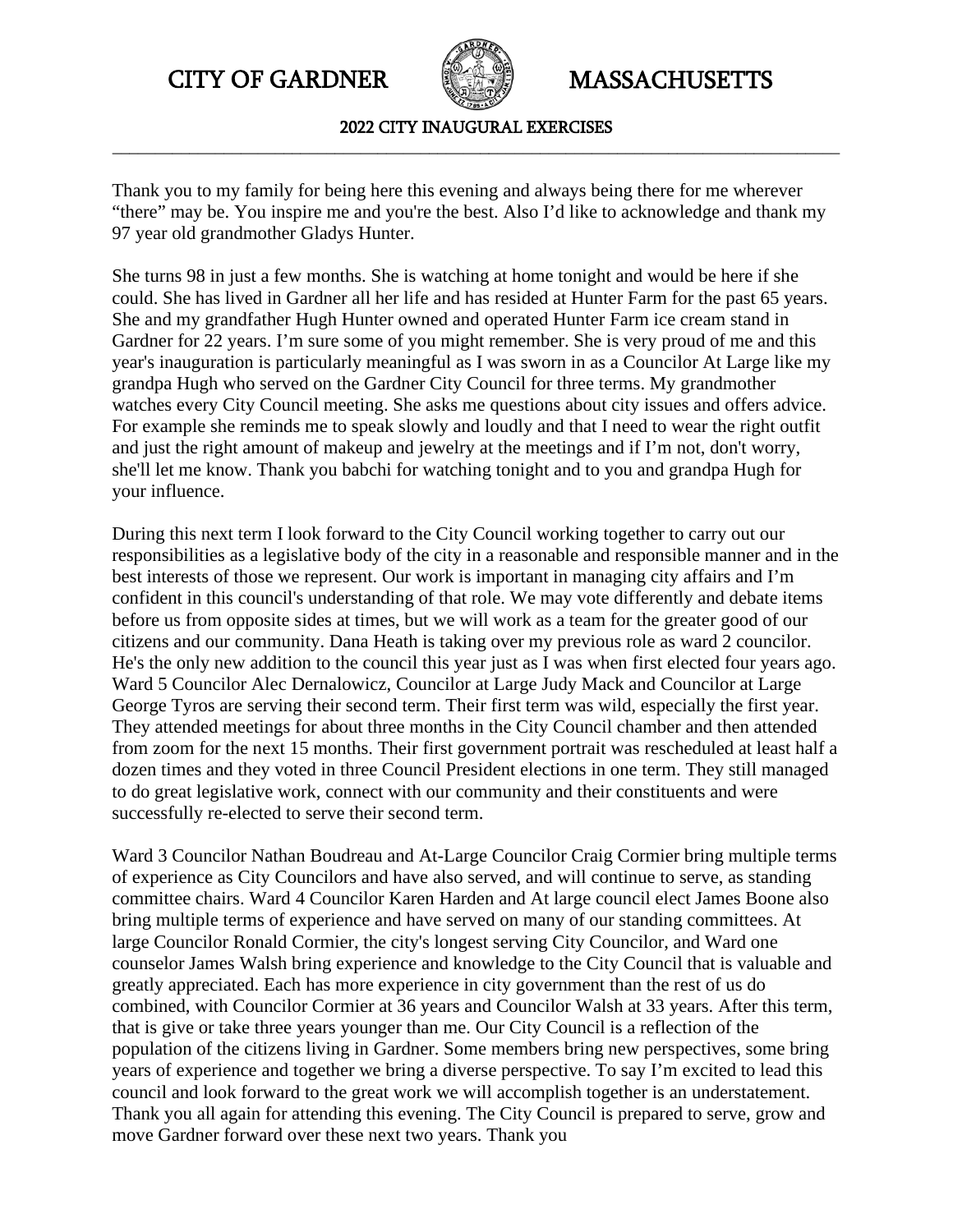

2022 CITY INAUGURAL EXERCISES **\_\_\_\_\_\_\_\_\_\_\_\_\_\_\_\_\_\_\_\_\_\_\_\_\_\_\_\_\_\_\_\_\_\_\_\_\_\_\_\_\_\_\_\_\_\_\_\_\_\_\_\_\_\_\_\_\_\_\_\_\_\_\_\_\_\_\_\_\_\_\_\_\_\_\_\_\_\_\_\_\_\_\_\_\_**

# PERFORMANCE

The Gardner High School Cheerleaders then performed under the direction of Ms. Jill Markley. Mr. John Gardella, Master of Ceremonies, then wished them luck on behalf of the City as they travel to the National Cheerleading Competition in Dallas, Texas the following week.

# INTRODUCTION OF GOVERNOR BAKER

Mr. John Gardella, Master of Ceremonies, introduced His Excellency, Charles D. Baker, Governor of the Commonwealth of Massachusetts, to deliver remarks to those present:

Now this is a true honor for me today. It's really an honor for all of us and for the city to have Governor Charlie Baker here with us as our keynote speaker for the celebration. Governor Baker has served as the Governor of the Commonwealth of Massachusetts since 2015 and has been a friend to the City of Gardner ever since having come to the city on several occasions, awarding Gardner millions of dollars from programs that he had developed. Prior to being Governor, he served as Secretary of Human Services under Governor Weld, Secretary of Finance for Governors Weld and Cellucci and CEO of Harvard Pilgrim Health Care. He is a former Selectman of the town of Swampscott as well, and just before I bring him up, my 96 year old mother, as I was leaving tonight, she said you tell Charlie Baker he's doing a great job, so ladies and gentlemen, please welcome Governor Charlie Baker.

# KEYNOTE ADDRESS

His Excellency, Charles D Baker, Governor of the Commonwealth of Massachusetts, delivered the Keynote Address.

It's going to be very hard to wipe this smile off my face after hearing, John, that your 96-year-old mom thinks I'm doing a good job. So my late mom, god rest her soul, was a Democrat and my father who's 93 is a Republican and I talk all the time about the fact that I grew up in a mixed marriage household and I learned how to speak both languages at our dinner table. I had a lot of friends who actually didn't want to come to dinner at our house with my parents and my brothers more than once, because if you came to our house you were expected to play, and the conversation at our dinner table was aggressive. But it was all about how do you make that work, how do you do that better, why do you think that would be the right way to go, what if we went this way. 60 years my mother and father were married and their marriage was a spectacular example to their three boys about what it meant to truly commit to somebody else. And yet in those 60 years we're pretty sure they never voted for the same person. I remember when I was running in 2014 my mother was not in a position to be able to vote but in 2010 which was an election I ran and lost in, we always learn a lot more when we lose than when we win, we should all remember that right, but I remember saying to her after that election so was this the first time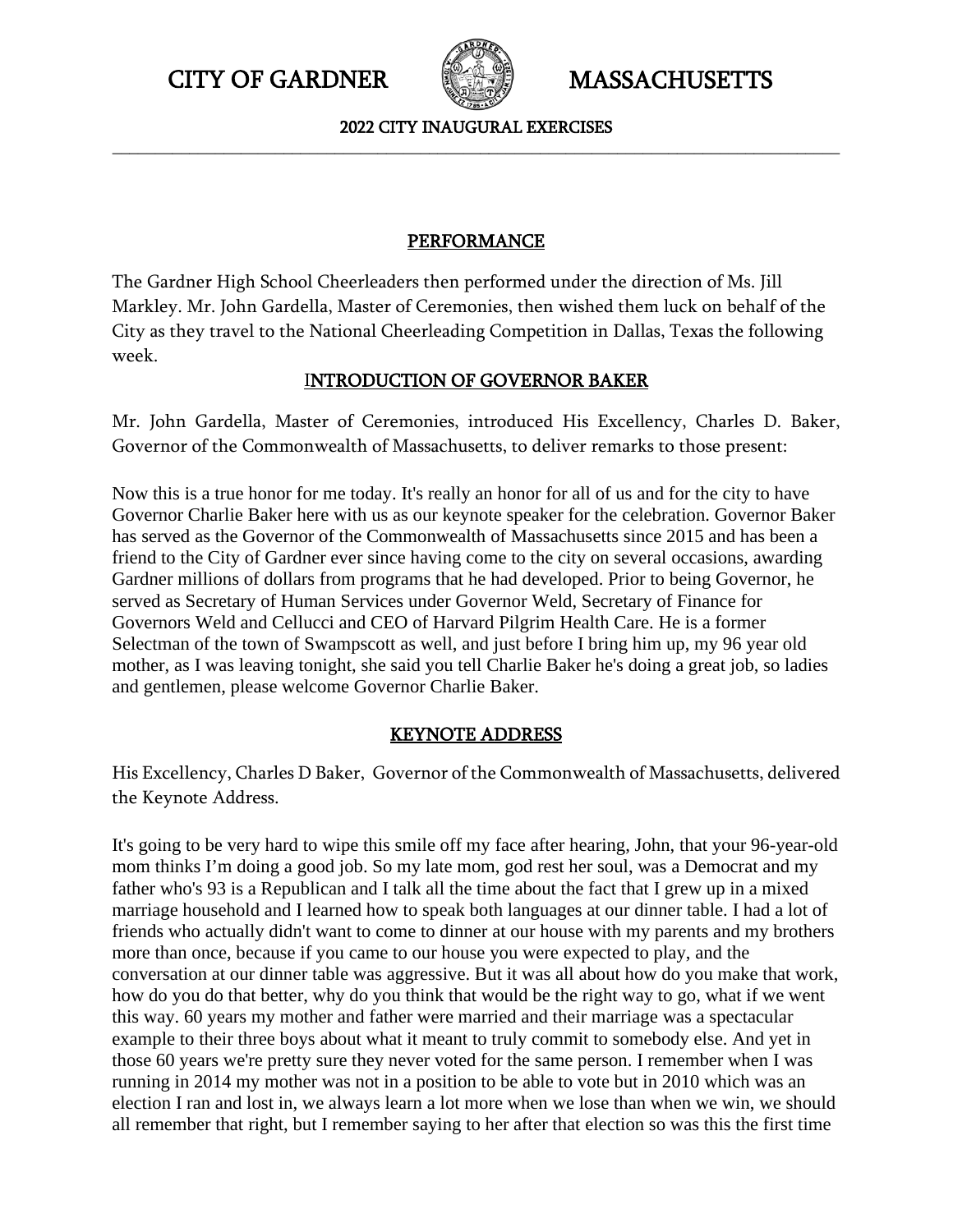

2022 CITY INAUGURAL EXERCISES **\_\_\_\_\_\_\_\_\_\_\_\_\_\_\_\_\_\_\_\_\_\_\_\_\_\_\_\_\_\_\_\_\_\_\_\_\_\_\_\_\_\_\_\_\_\_\_\_\_\_\_\_\_\_\_\_\_\_\_\_\_\_\_\_\_\_\_\_\_\_\_\_\_\_\_\_\_\_\_\_\_\_\_\_\_**

you and dad voted for the same person, and my mom looked at me and she said well honey it is a secret ballot.

I didn't mean to go there, but John gave me the opening with your mother. Okay, let me say first of all that Lieutenant Governor Karen Polito and I both served on our Select Boards, she in the Town of Shrewsbury and me in the Town of Swampscott. We both also served in state government. She served 10 years in the legislature in the House of Representatives and I served, as was noted, for eight years in the Cabinet of Governor Bill Weld and Governor Paul Cellucci and we have both always loved the opportunity to participate in or observe the swearing-in of local officials. We've both spent a lot of time over the past few days going to as many of these events as we possibly could because, among other things, one of the great lessons we both learned by serving in local government is the nature of accountability that comes with serving within your community. Let's start first of all with the fact that you will never be as well known by the voters as you will be known by the community in which you live. In addition to that everybody pretty much knows where you get your coffee on Saturday morning, they know if your kids are still home, what sports they play or what theater groups they're in or what cheer group they're part of, and where you're going to be. They're likely to know where you drop off your dry cleaning and when you tend to do that they'll even probably know what restaurants you tend to go to on Friday night. And the reason that matters is they will not be afraid to tell you exactly what they think about the job you're doing, because they see you on cable TV every week when you participate in City Council meetings or School Committee meetings and I used to say all the time that during my time in local government there was no place to hide. It's your friends, it's your neighbors, it's your kids friends and neighbors. It is in many respects the most familiar role you will ever serve in elected politics and that will come with some intensity because, let's face it, you know the old line about nothing's more intense than the argument between people who live next to or near each other, or know each other best, but the flip side of that one, and you talked about it a little bit earlier, is it is a shared experience. Now you can all debate your own point of view, and your own sense about what the right way to go is, but the point i was trying to make was there is something about serving in local government, there's something about serving the people you live with and you're closest to, there's something about that that makes it feel communal in the best sense of that word, and one of the things the Lieutenant Governor and I have talked a lot about over the course of our seven years in office has been that the Commonwealth is really 351 cities and towns and our job is to do everything we can to make sure all 351 cities and towns feel like they're heading in the right direction.

It does not bother me to watch a guy wearing future hall of famer jersey Kevin Garnett walk past me with an armload of pizza.

And I wish that some of that familiarity, some of that sense of community that's so much a part of what you are about and what these folks up here are about, played out a little more in our national politics. And I think one of the things that makes this kind of government so important to me is because it comes with the sense that we are all in the same boat, like it or not, and whether we agree or disagree on this thing or that, and believe me i grew up in a household as i said where people loved each other but didn't necessarily agree on very much at all when it came to politics, this is the form of government that in many ways creates the best and most significant opportunity for people to make a really big difference in the community they live in. And I think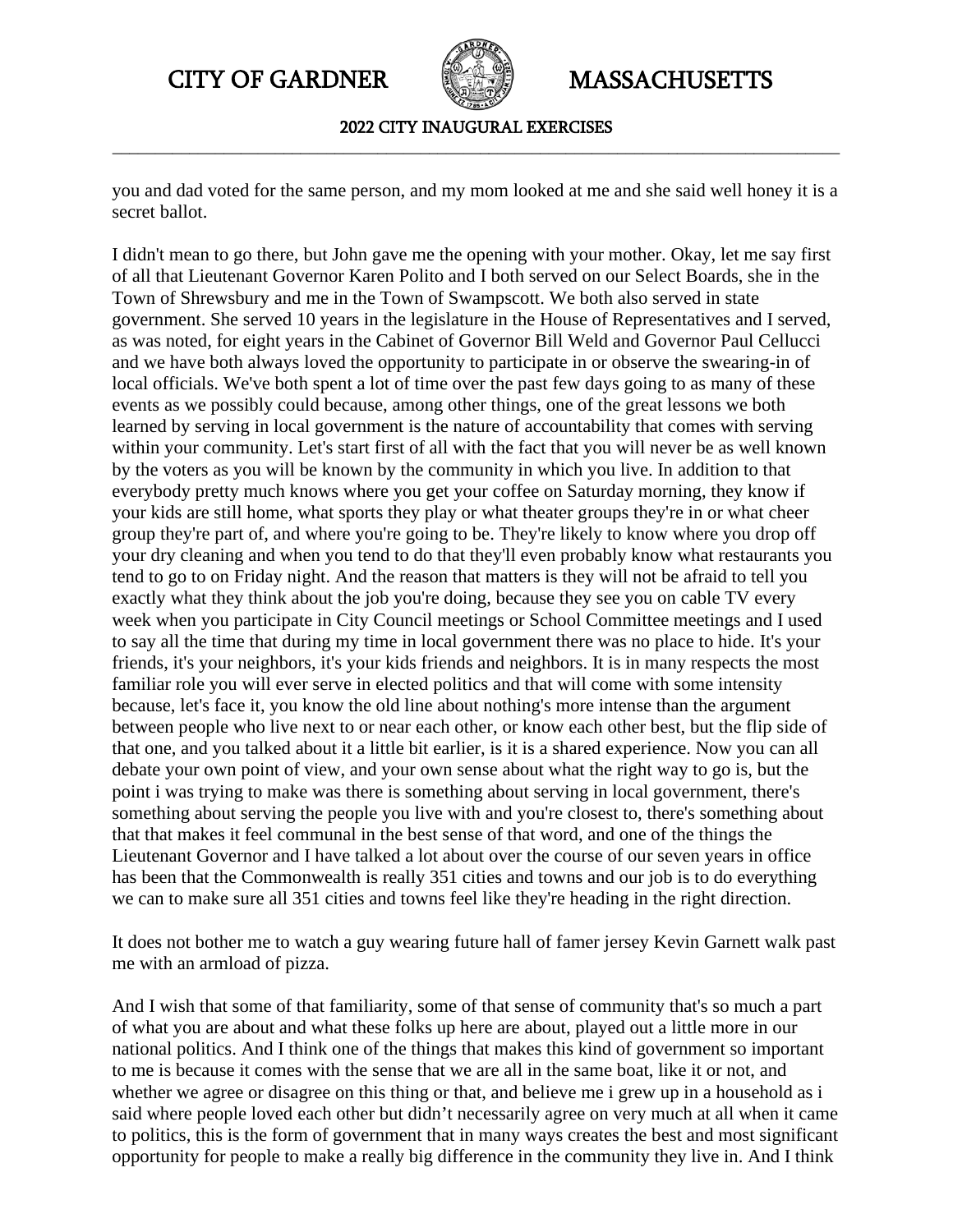

2022 CITY INAUGURAL EXERCISES **\_\_\_\_\_\_\_\_\_\_\_\_\_\_\_\_\_\_\_\_\_\_\_\_\_\_\_\_\_\_\_\_\_\_\_\_\_\_\_\_\_\_\_\_\_\_\_\_\_\_\_\_\_\_\_\_\_\_\_\_\_\_\_\_\_\_\_\_\_\_\_\_\_\_\_\_\_\_\_\_\_\_\_\_\_**

in some ways it should be valued that way, and one of the reasons the Lieutenant Governor visited all 351 cities and towns, which has never been done before, and I have visited over 250 over the course of our time in office, is because we really believe that if communities are great the Commonwealth's great, it doesn't work the other way around. You can't have a great Commonwealth if your cities and towns and the people who live in them don't feel like things are going in the right direction, don't feel like there are things happening in their community that are positive and forward-looking and present a huge opportunity for them and for their families to grow and succeed and do better, and that's why coming to these kinds of events are important to me and important to her because we value this kind of government, we believe in this kind of government, we've served in this kind of government.

And I think sometimes in the midst of all the hoo-ha that dominates a lot of what passes these days for national debate, especially on this day in particular, we forget that a lot of the most important governing that goes on across this great nation of ours happens in places like this every single day, 365 days a year, where people put themselves before their neighbors and their friends and their co-workers and their colleagues and make the case about why they would be the right person to serve on your behalf.

And that accountability, that presence, that closeness, I think it's an incredibly important part of why I think this kind of governing succeeds. There's no place to hide but there's also this sense that we are, for better or worse, in this together, which I think often gets lost the farther away the elected official gets from the people who actually vote on them. So my big message to you all tonight is, first of all, thanks for being here. Your presence speaks to the importance you place on what goes on in your community.

To the newly electeds, thanks for standing up and playing a part in what is an incredibly important part of the lives of the people who make up this great city. You will make decisions that matter and those decisions will make a difference, not just for the people who are here tonight but for the people who follow you in these roles and the folks who follow the folks in the audience. This is a generational exercise that we pass from one to the next and the work you do will make a difference in the lives of those who come after you.

I just wish you good luck and Godspeed.

My final comment is to you folks in the Umass Band. I've had the pleasure of seeing you play a number of times over the course of the last seven years and you are marvelous inside in the balcony in place but you are rock stars when you get a chance to march at the same time you play.

My final comment is I really do hope at some point, and I did this before I was Governor, because I was friends with former Mayor Mark Hawke, I really hope I get a chance to come back and watch a chair luge here in Gardner! God Bless!

# OATHS OF OFFICE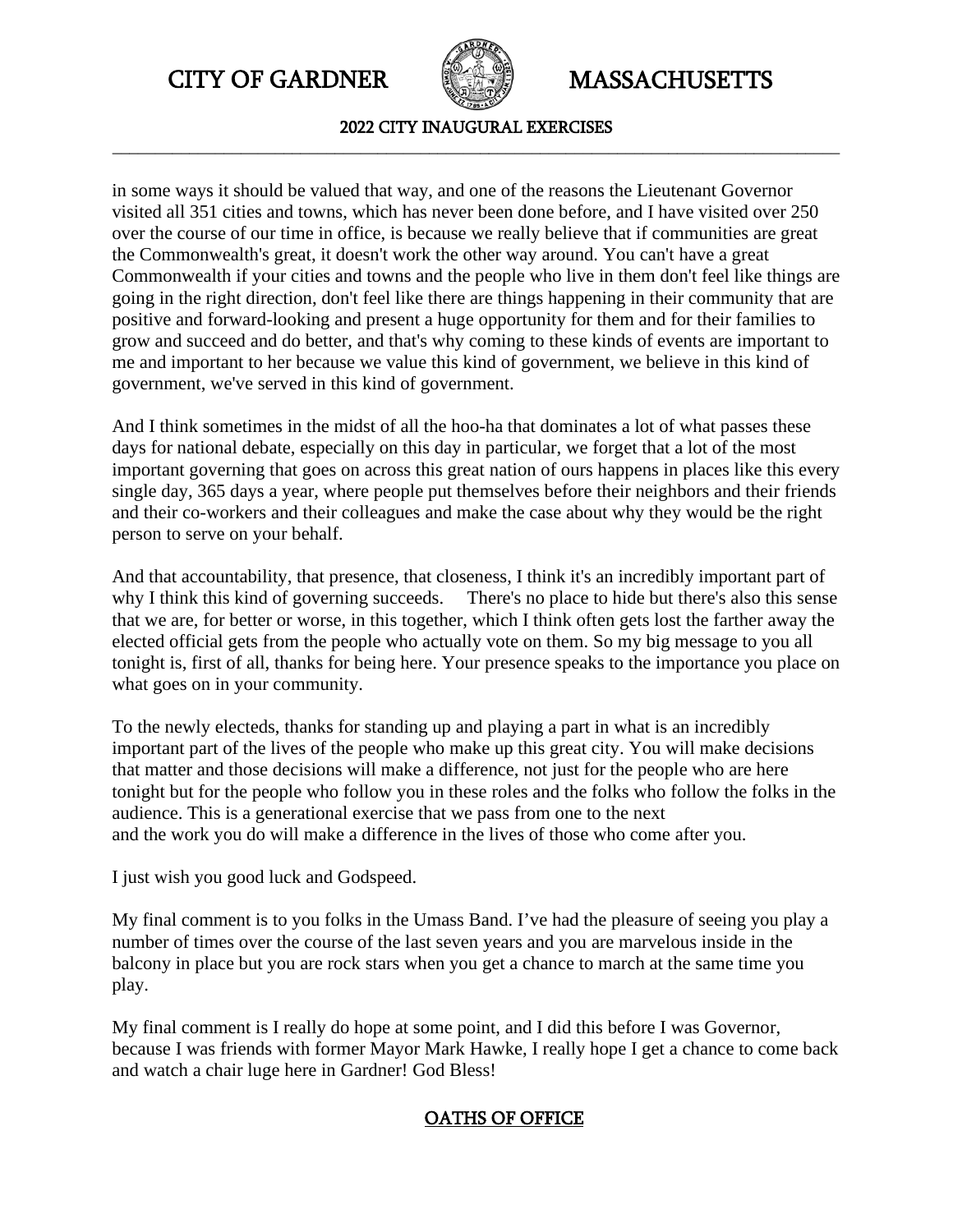

2022 CITY INAUGURAL EXERCISES **\_\_\_\_\_\_\_\_\_\_\_\_\_\_\_\_\_\_\_\_\_\_\_\_\_\_\_\_\_\_\_\_\_\_\_\_\_\_\_\_\_\_\_\_\_\_\_\_\_\_\_\_\_\_\_\_\_\_\_\_\_\_\_\_\_\_\_\_\_\_\_\_\_\_\_\_\_\_\_\_\_\_\_\_\_**

The Honorable Serge Georges, Jr., Associate Justice of the Massachusetts Supreme Judicial Court administered the Oaths of Office to Mayor-Elect Michael J. Nicholson.

### \*\*\*\*\*\*\*\*\*\*\*\*\*\*\*\*\*\*\*\*\*\*\*\*\*

## COMMONWEALTH OF MASSACHUSETTS

# I, Titi Siriphan, City Clerk of the City of Gardner, hereby certify that on the SIXTH DAY of JANUARY, 2022 at six o'clock in the evening, the Honorable Serge Georges Jr., Associate Justice of the Massachsuetts Supreme Judicial Court, administered the ceremonial oath to Mayor Michael J. Nicholson for the term expiring January 1, 2024.

Then,

Michael J. Nicholson, who solemnly swore that he would bear true faith and allegiance to the Commonwealth of Massachusetts and would support the Constitution thereof, so help him God.

And,

Michael J. Nicholson, who solemnly swore and affirmed that he would faithfully and impartially discharge and perform all the duties incumbent on him as Mayor, according to the best of his abilities and understanding, agreeably, to the rules and regulations, of the Constitution thereof, and the laws of this Commonwealth, so help him God.

And,

Michael J. Nicholson, who solemnly swore that he would support the Constitution of the United States, so help him God.

In testimony of all of which is required by the City Charter, I make this certificate to be entered on the journals of the City Council.

/s/ Titi Siriphan, City Clerk

# MUSICAL HONORS

The University of Massachusetts Minuteman Marching Band, under the Director of Dr. Timothy Todd Anderson, performed musical honors with "Four Ruffles and Flourishes," followed by the ending of "God Bless America."

# INTRODUCTION OF REPRESENTATIVE JONATHAN ZLOTNIK

### Worcester, ss. Gardner, Massachusetts January 6, 2022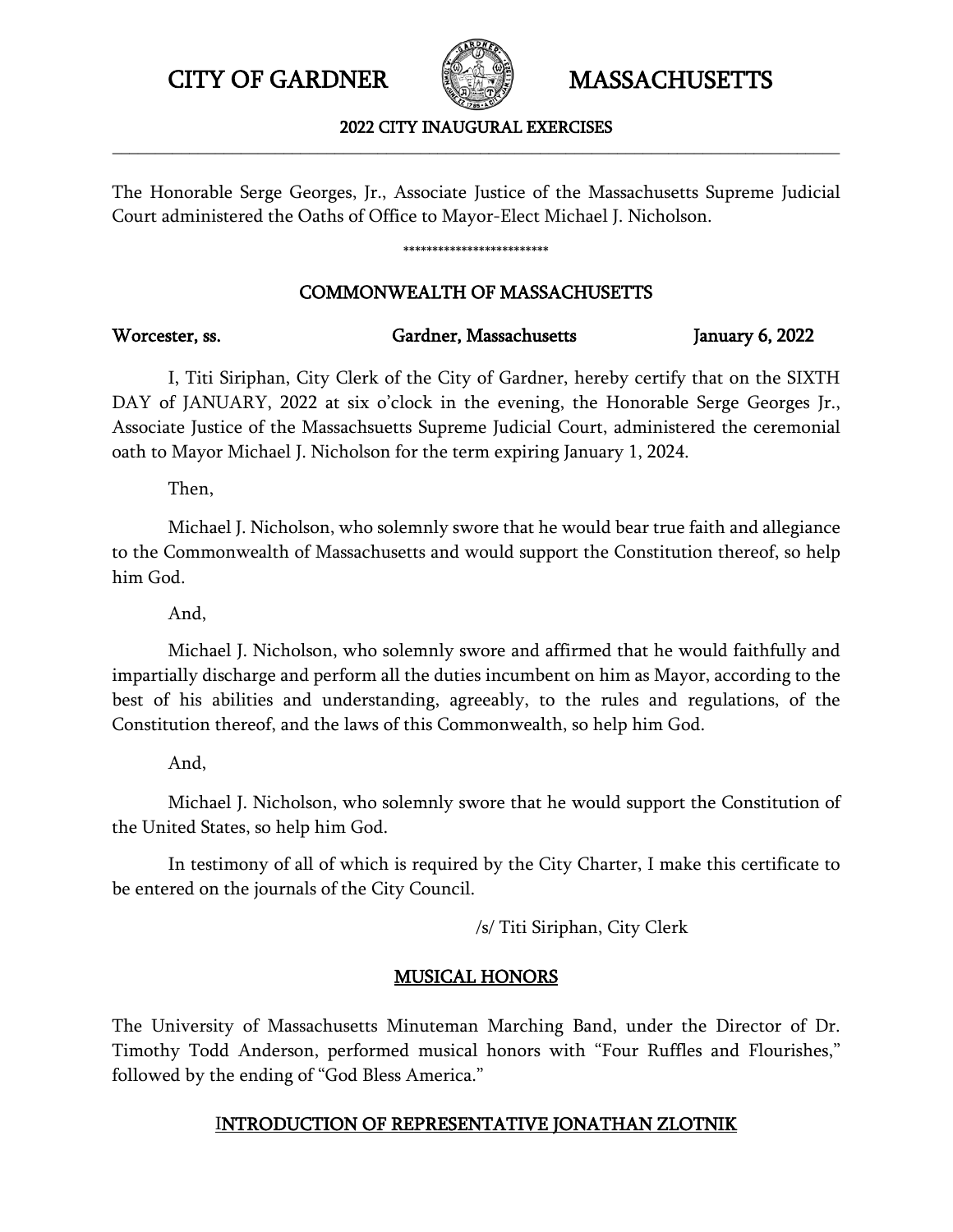

2022 CITY INAUGURAL EXERCISES **\_\_\_\_\_\_\_\_\_\_\_\_\_\_\_\_\_\_\_\_\_\_\_\_\_\_\_\_\_\_\_\_\_\_\_\_\_\_\_\_\_\_\_\_\_\_\_\_\_\_\_\_\_\_\_\_\_\_\_\_\_\_\_\_\_\_\_\_\_\_\_\_\_\_\_\_\_\_\_\_\_\_\_\_\_**

Mr. John Gardella, Master of Ceremonies, introduced the Honorable Jonathan D. Zlotnik, State Representative of the 2nd Worcester District, to welcome Mayor Nicholson:

well continuing with the theme this evening i'd like to introduce to you another former student of mine

justice we were pretty lucky yeah and all of these all of these officials that were my students were really bright people on the city of gardiner are so fortunate please welcome representative jonathan zlotnick to the podium

# REMARKS BY REPRESENTATIVE JONATHAN ZLOTNIK

The Honorable Jonathan D. Zlotnik, State Representative of the 2nd Worcester District, to welcome Mayor Nicholson, with the following remarks:

First I want to thank Governor Baker. He has been a reasonable and genuine partner over the last 7 years, and his administration has made many positive impacts over that time, that we will benefit from for years to come. So I want to thank you for that and, more importantly, the way you governed.

The first time Mike talked to me about running for Mayor was a few days after my first election in 2012. I had been elected at a young age, and Mike wanted to do the same. Luckily for us both, he was interested in a different office.

It would be a few years before he got his chance and over that time we became good friends as he worked in my office and a couple other offices in the State House before going to work for Mayor Hawke. In that time, the education he pursued, and the jobs he took were all aimed at gaining the experience to run the City of Gardner.

This is the beginning of his first full term and although he's only been in office a year and half it feels like he's been at it for a long time. It's in part due to the presence he already had there, but it's really because few people enter that role as well prepared as he was. And we have been the beneficiaries of that.

In Mike, we have a partner ready and able. I look forward to continuing to work together.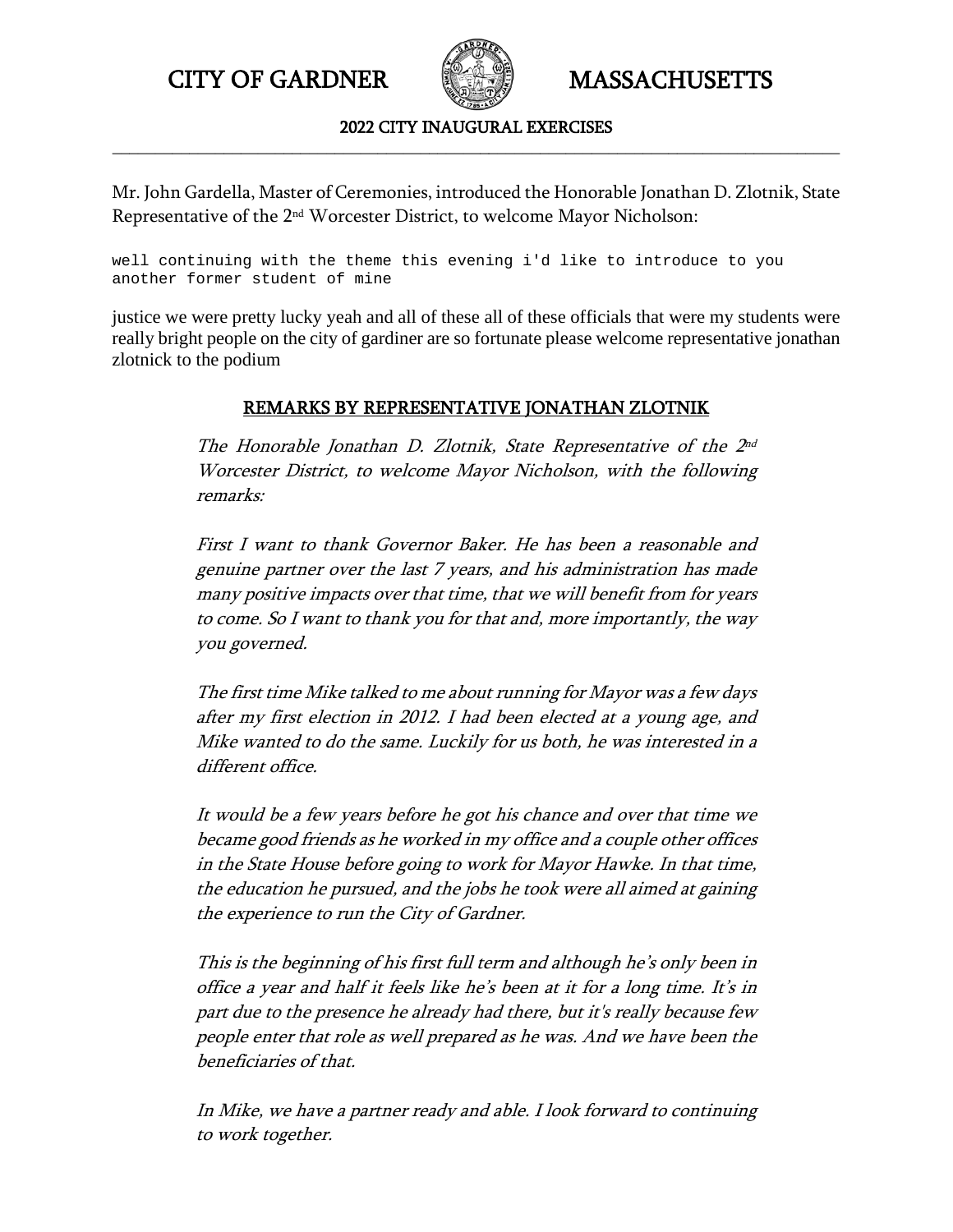

### 2022 CITY INAUGURAL EXERCISES **\_\_\_\_\_\_\_\_\_\_\_\_\_\_\_\_\_\_\_\_\_\_\_\_\_\_\_\_\_\_\_\_\_\_\_\_\_\_\_\_\_\_\_\_\_\_\_\_\_\_\_\_\_\_\_\_\_\_\_\_\_\_\_\_\_\_\_\_\_\_\_\_\_\_\_\_\_\_\_\_\_\_\_\_\_**

So with that, it is my pleasure to introduce My Mayor, Your Mayor, Our Mayor, Michael Nicholson.

# INAUGURAL ADDRESS

The Honorable Michael J. Nicholson, Mayor of the City of Gardner, delivered the following Inaugural Address:

Good Evening,

Reverend Clergy, Governor Baker, honored guests, elected officials, members of the City Council and School Committee, family, friends, and my fellow Gardnerites - thank you for being here with us today to celebrate all we have been able to accomplish together over the past few years, and launch our mission for the next two.

I would also like to give a special welcome to those who have stood at this podium before me who are with us this evening, Former Mayors Stephen Erickson, Alan Agnelli, Charles Manca, Daniel Kelley, and Mark Hawke.

To my family- I cannot thank you enough for always having my back. The gratitude I have for the love and support you have shown me is something I'll never be able to express in words alone.

To my sister Jackie, you continue to push me to be better each and every day. The commitment you have for this City, particularly with the amount of hours you put into making sure those who attended the City's vaccination clinic last year had as smooth an experience as possible, is something that still leaves me inspired.

Dad- I know you're counting down the days until your upcoming retirement, but no matter how exciting retirement may be, the example you've shown me of what it means to work for your community helped get me here today. And while there may still be 85 days left until you officially retire and get to spend time with our dog, Blue, at home, I want to thank you for your 35 years of service to this City.

Mom- you have been my biggest supporter since day one. The stories you've shared about your life growing up in your native Nicaragua, living through an earthquake where the house caved in around you all, two violent wars, moving to a new country, starting a new life, and everything else are stories I carry with me and remind myself of every day. As important as the oath I took here today is, it is not lost on me that the first oath I "witnessed" took place on May 26, 1994 at Faneuil Hall, when while pregnant with me, you officially became an American.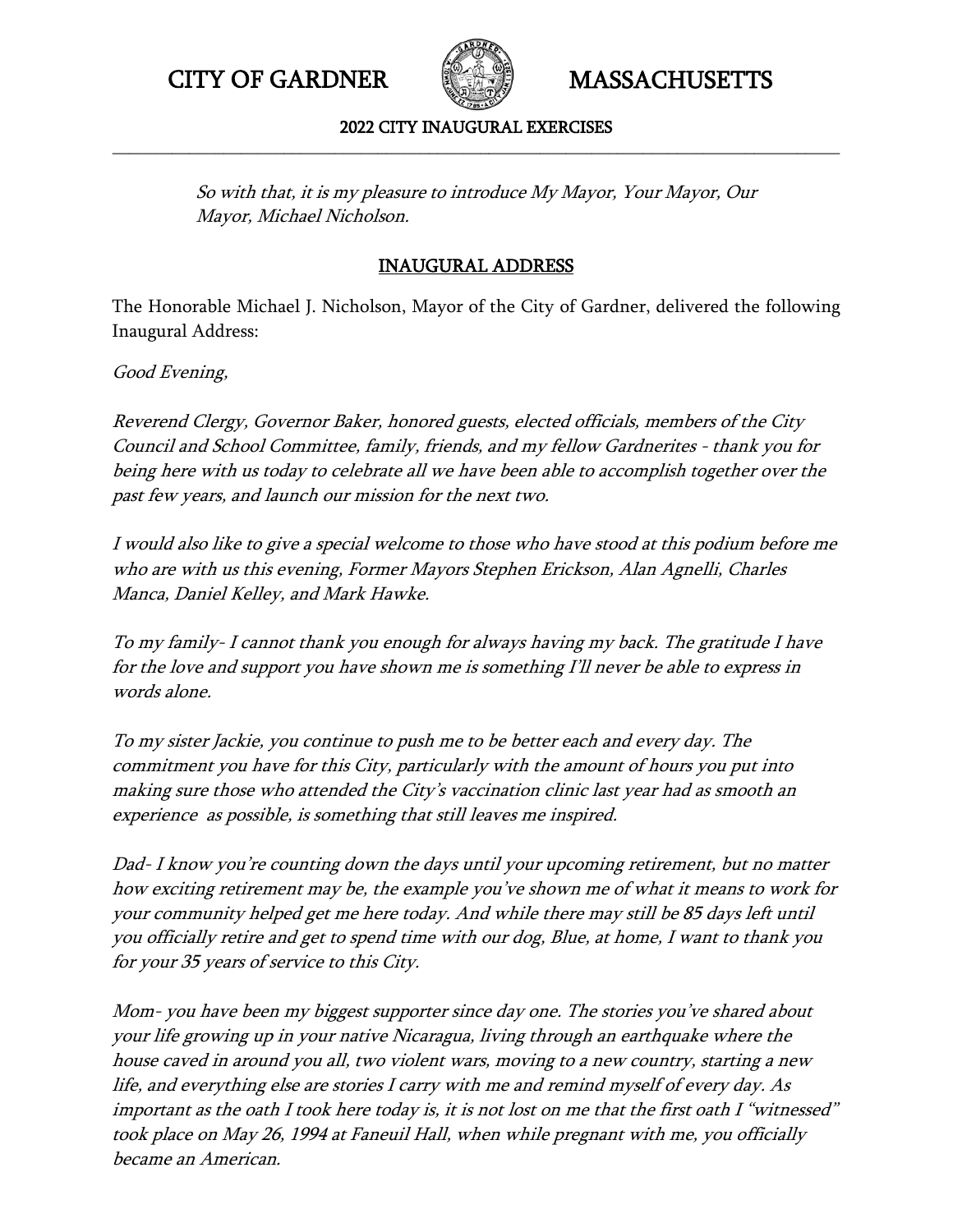

2022 CITY INAUGURAL EXERCISES **\_\_\_\_\_\_\_\_\_\_\_\_\_\_\_\_\_\_\_\_\_\_\_\_\_\_\_\_\_\_\_\_\_\_\_\_\_\_\_\_\_\_\_\_\_\_\_\_\_\_\_\_\_\_\_\_\_\_\_\_\_\_\_\_\_\_\_\_\_\_\_\_\_\_\_\_\_\_\_\_\_\_\_\_\_**

A mi familia nicaragüense, cada oportunidad que he tenido durante mi vida ha sido por las oportunidades que se sacrificaron ustedes para que la generación menor de la familia tuviera una vida mejor. Espero que se sientan orgullosos de mi y que sea digno de todo lo que se sacrificaron para que pueda estar en ésta posición hoy.

To my cousin Wanda, thank you for sharing your talents with us this evening. I have to wonder if when our relatives left the Herberdies Isles in Scotland if they ever would have thought that someone in the Nicholson family tartan would lead the colors of freedom into a ceremony such as this one day.

Governor Baker, thank you for joining us and for your continued commitment to helping to build a stronger commonwealth by giving cities and towns the resources they need to be successful. From helping us with different programs that have come up in the City, to attending the Chair Luge, you have always been a great friend to us in Gardner. This also means a lot to me as someone who interned in your office back in 2015. Sitting in that office in Springfield, answering calls about the massive amounts of snow that came shortly after you first took office, I never would have anticipated how often we'd work together between then and now.. I look forward to us continuing to work together during your last year as Governor. In particular, I would like to thank you for your leadership during the COVID-19 pandemic. No one had a playbook for how to handle this situation, and as difficult as it was for us on the local level, I can't even imagine everything you, Lt. Gov Polito, your cabinet, and everyone else went through on the state level. There is no other governor I would have rather have started my time in local government with.

Judge Goldstein- the pride this City had for you when you were first appointed for a judge was great, but immeasurable when it was announced that one of Gardner's own would be leading the Gardner/Winchendon district court as its First Presiding Justice. Since everything was shut down when you were appointed, please allow me now to publicly congratulate you and thank you for the work you have been doing for this region. From participating in the different substance abuse recovery efforts of the city, conversations regarding domestic violence, and more, you have truly brought a community lens to your role.

Justice Georges- Thank you for being a great mentor to me for the past five years. I still remember the evening in August 2017 in St. Paul's Cathedral in Boston when you administered the Oath of Professionalism to my class before our first day at Suffolk University Law School. I have truly appreciated the genuine care you have for those you meet and the compassion you have for those you work with. I'm honored to have been sworn in by you again this evening..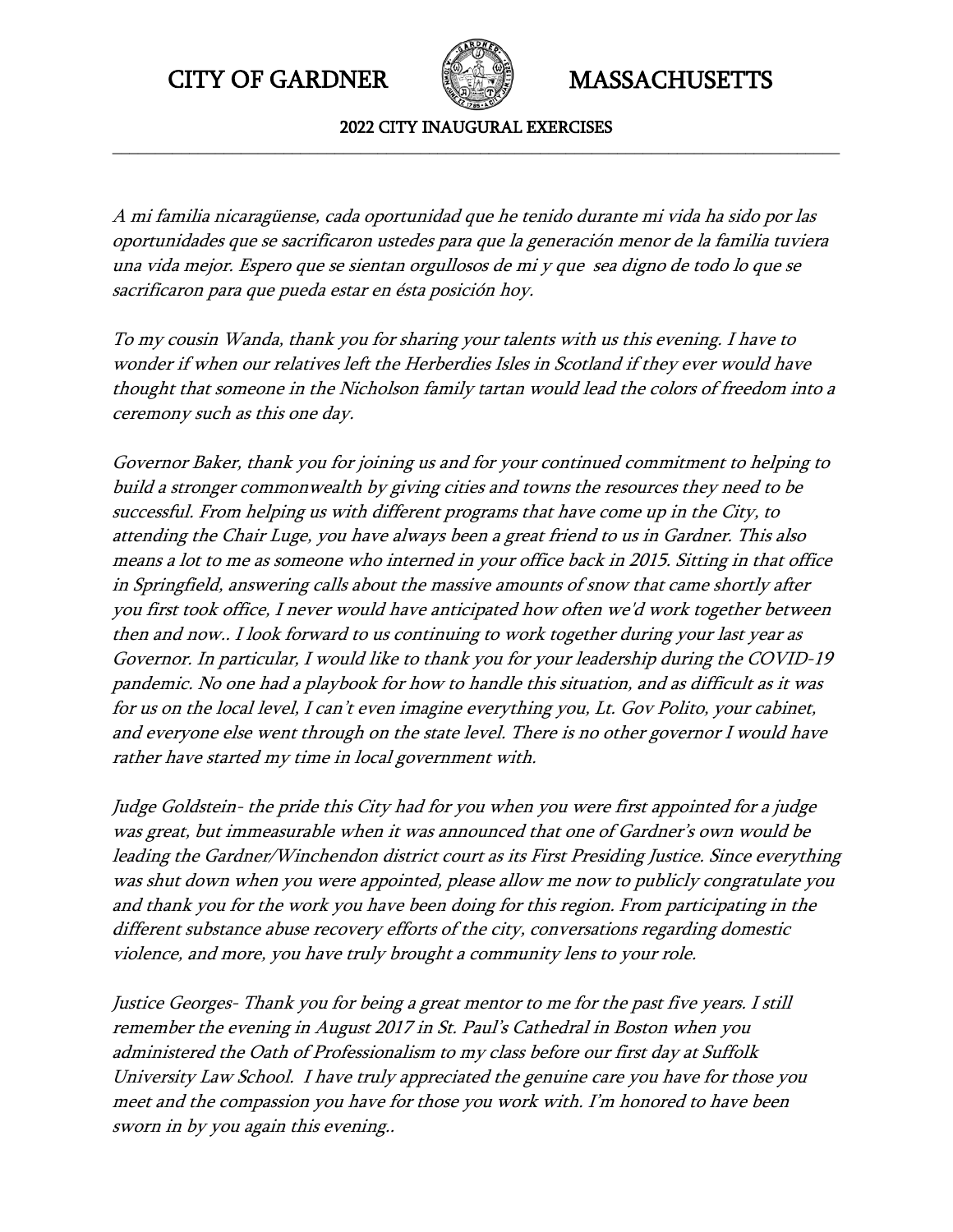

2022 CITY INAUGURAL EXERCISES **\_\_\_\_\_\_\_\_\_\_\_\_\_\_\_\_\_\_\_\_\_\_\_\_\_\_\_\_\_\_\_\_\_\_\_\_\_\_\_\_\_\_\_\_\_\_\_\_\_\_\_\_\_\_\_\_\_\_\_\_\_\_\_\_\_\_\_\_\_\_\_\_\_\_\_\_\_\_\_\_\_\_\_\_\_**

Dr. Anderson and the members of the University of Massachusetts Minuteman Marching Band, welcome to Gardner! I am thrilled to be able to have you all with us this evening. Since 1990, eight Gardnerites have served as drum majors of the band, several dozen others as field staff, and currently all band staff in our school system are graduates of the UMMB-Doug Lepisto at the High School, Jon Schmitt at the Middle School, and Michelle Heffner at Elm Street..

Mr. Gardella, thank you for serving as the Master of Ceremonies this evening. They say at events like these you should talk about people who have influenced your life to help get you here. John- Half of the elected officials on this stage are your former students from when you were a history teacher at Gardner High School. Your assignment during senior year to either write a research paper or work on a local campaign or local government office was how I found my way into interning for Mayor Hawke, and as they say "the rest is history."

Representative Zlotnik- thank you for being a friend and mentor to me. I really appreciate the care and attention you bring to our region, always checking in to see how things are going and how new partnerships or programs can be made.

Senator Cronin- thank you for all you have done for our city during your time in the Senate, and Senator Gobi, welcome to Gardner as our new state senator.

To our City Councilors, and School Committee Members, the working relationship we have in this City is something many other locations can only dream of having. The climate of collaboration we have here is exactly how the government should operate- working together for the best of those that put us into the seats we now hold.

Lastly, scattered throughout the hall this evening are our city department heads, employees, and first responders. Please join me in a round of applause for these individuals who tirelessly work every day to provide top quality services to all of our residents each and every day.

In a particular way I would like to thank my direct staff Rachel Roberts and Colin Smith for the help they provide me every day. My office would not run as smoothly and efficiently if it wasn't for them.

While I only mentioned a few people, as hard as the past few years have been, there have been people who have helped us become stronger than we ever thought possible and made us better for it. This celebration is a celebration of all of us- our city and everyone who helped us get her today- and we are forever grateful.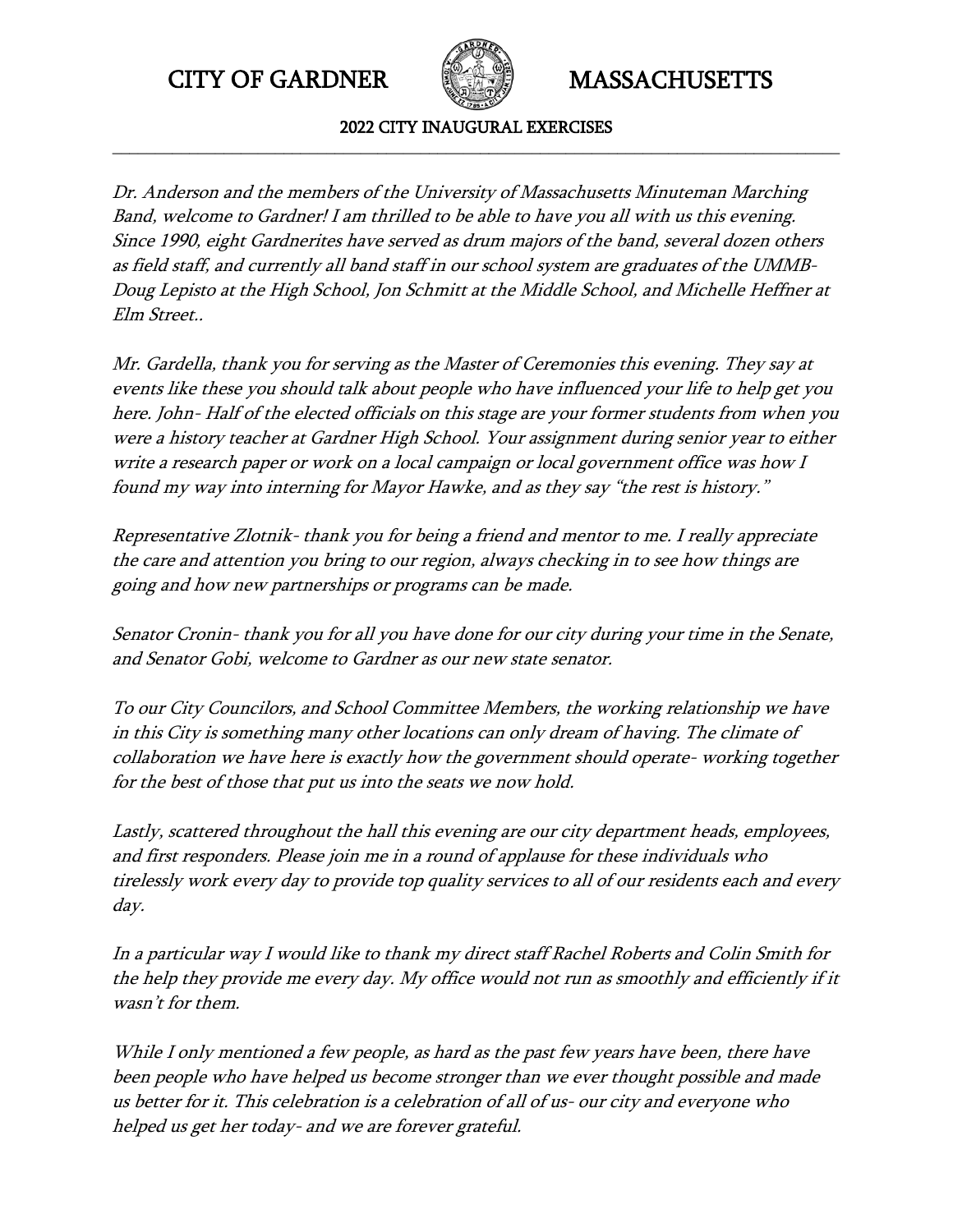

2022 CITY INAUGURAL EXERCISES **\_\_\_\_\_\_\_\_\_\_\_\_\_\_\_\_\_\_\_\_\_\_\_\_\_\_\_\_\_\_\_\_\_\_\_\_\_\_\_\_\_\_\_\_\_\_\_\_\_\_\_\_\_\_\_\_\_\_\_\_\_\_\_\_\_\_\_\_\_\_\_\_\_\_\_\_\_\_\_\_\_\_\_\_\_**

While we hold this inauguration ceremony every two years, this one is quite historic for the City of Gardner.

We have just sworn in the youngest and most diverse government in the City's History.

On this stage are the City's first Latin American and African American elected officials.

We have the most women elected to our City's government. The majority of us are under 50 years old, for the first time in the City's history, a woman has topped the Councillor-at-Large ticket in an election and two women were elected to the leading positions in the government- City Council President Elizabeth Kazinskas and the Vice Chair of the School Committee Jennifer Pelavin.

In the past 10 years, our city's population has grown by over five percent, and that trend is continuing. I think our City's government and the work we are doing are both reflective of that growth and the best interests of the people.

It is no secret that over the past two years, the largest issue facing our city, and our world, has been the COVID-19 Pandemic. I don't think anyone attending the City's last full inauguration ceremonies on January 3, 2020 would have expected that a virus would create a situation necessitating two acting mayors, four delayed elections, the closing of public buildings and businesses, masks, reopening plans, mass vaccine clinics, and everything else that COVID brought with it.

Since March of 2020, 4202 members of our community have tested positive for the virus, and we have lost 68 of our neighbors.

But yet we stood strong, faced the challenges of the world with renewed vigor, and worked toward a better, safer, and healthier tomorrow.

Working with our partners at the State and with our local healthcare community - Heywood Hospital and Community Health Connections, we were able to vaccinate thousands in our region. Our first responders delivered vaccines to people who were homebound. Mobile and school clinics were and continue to be set up. And our regional vaccination clinic done in partnership with the City, Heywood Hospital, and the Polish American Citizens Club vaccinated close to 35,000 people between February and June of last year.

We will forever be grateful to the countless individuals who dedicated their time and efforts into making those vaccination events possible. The staff in the Board of Health and Heywood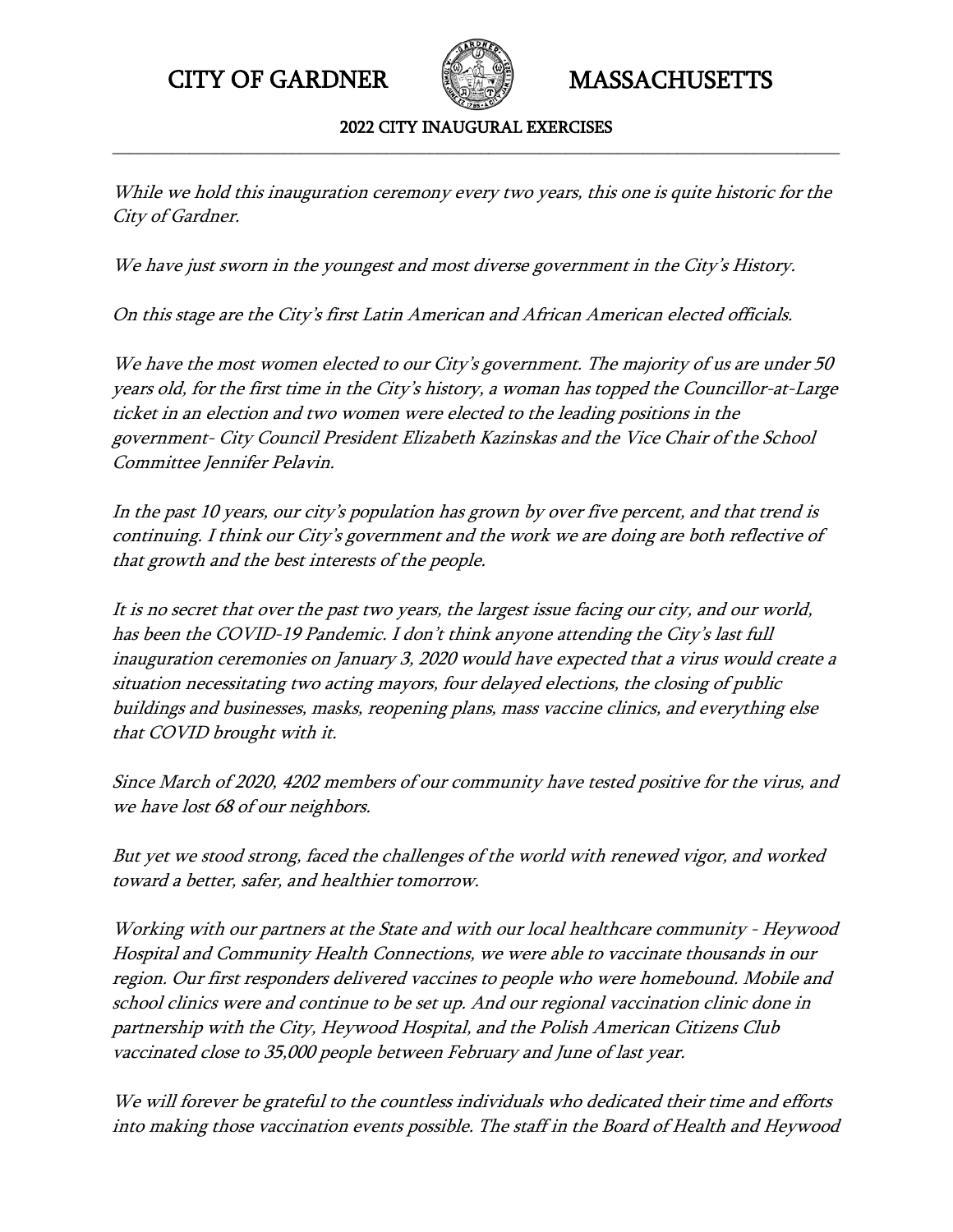

2022 CITY INAUGURAL EXERCISES **\_\_\_\_\_\_\_\_\_\_\_\_\_\_\_\_\_\_\_\_\_\_\_\_\_\_\_\_\_\_\_\_\_\_\_\_\_\_\_\_\_\_\_\_\_\_\_\_\_\_\_\_\_\_\_\_\_\_\_\_\_\_\_\_\_\_\_\_\_\_\_\_\_\_\_\_\_\_\_\_\_\_\_\_\_**

Hospital, those who oversaw and worked at the registration call center, our IT staff for designing the registration system, the volunteers who helped at the clinic, and more.

Despite the impact of the Pandemic, we were also able to accomplish much to improve our students' experiences in Gardner Public Schools.

After almost a full year of remote learning, our students are back in the classroom. Our teachers are utilizing newfound tools to move our curriculum firmly into the future. With funds from the State, we were able to purchase enough chromebook laptops so that every student in Gardner Public Schools has their own device.

Over a decade since it fell victim to budget cuts due to the Great Recession, we have reinstated the elementary school beginner band program. Music education is so important to the experiences of our students, and I am proud to say that there are currently 158 students at Elm Street School participating in the new band program in its first year.

We have also launched new innovative pathway programs at Gardner High School in Healthcare, Business, Finance, Information Technology, and Manufacturing. These state sponsored programs are designed to give students coursework and experience in specific high-demand industries. Students in the Healthcare, Business, Finance, and IT pathways all leave with college credit. Students in the manufacturing programs graduate with industry credentials, OSHA certificates, and more. In doing so we give our students real world experiences as part of their every day education.

Large strides have been made in investing in our infrastructure as well. By investing in ourselves, we set the example for others to invest in us.

In the past year we have paved more miles of roadways than we have since 1990.

We've installed new sidewalks, crossing signals, lighting fixtures, banners, and flags in the downtown to breathe new life into the area.

Working with different state programs, we have begun to expand our bike trails and lanes in the City to connect Winchendon to Hubbardston through the downtown.

Finally, there is the new bridge over Route 140 that will be constructed by the Commonwealth during the next two years to connect the bike trails of Gardner and Winchendon, similar to the bridge recently constructed over Route 2 in Leominster.

As a city, we are also doing more in terms of outreach.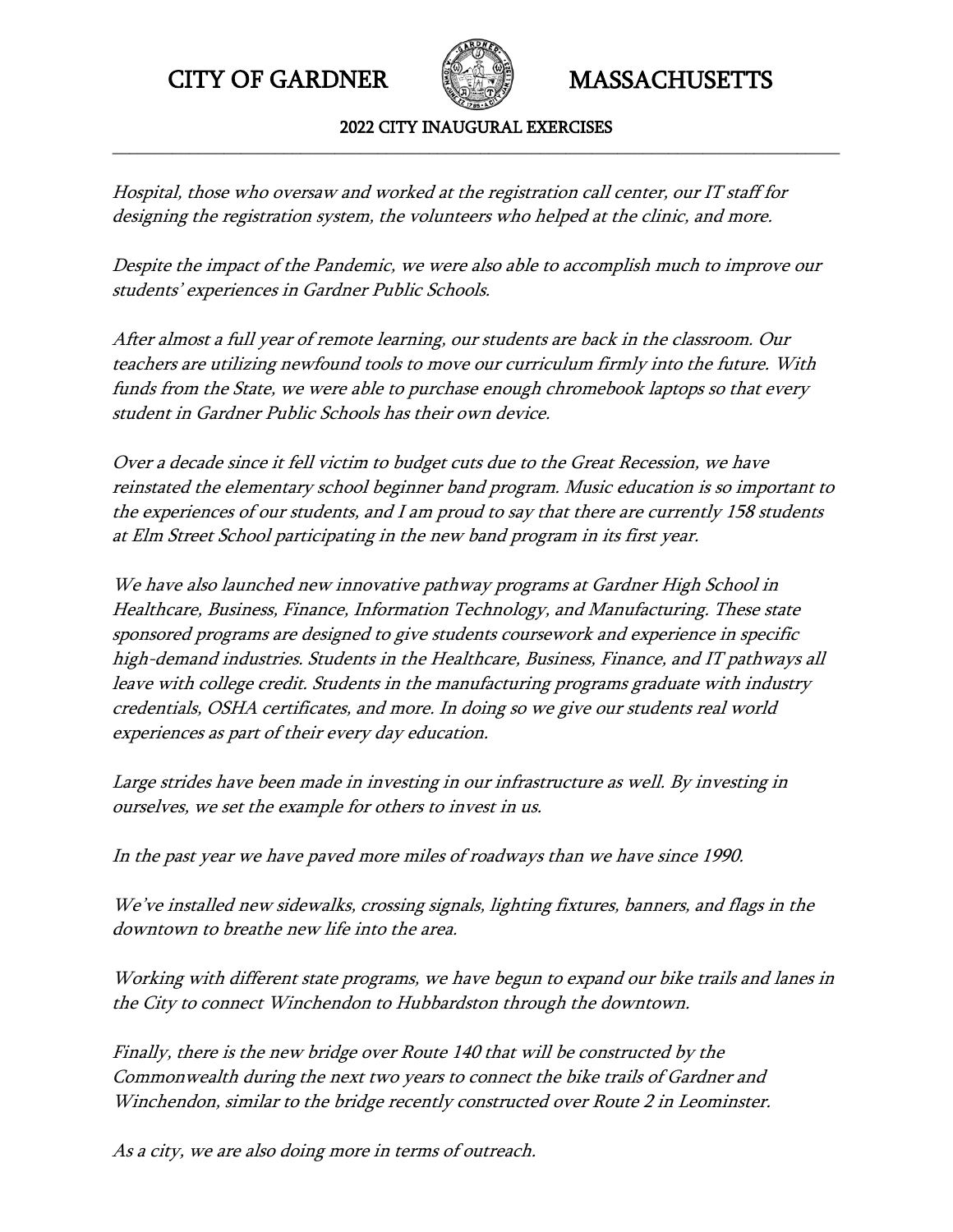

2022 CITY INAUGURAL EXERCISES **\_\_\_\_\_\_\_\_\_\_\_\_\_\_\_\_\_\_\_\_\_\_\_\_\_\_\_\_\_\_\_\_\_\_\_\_\_\_\_\_\_\_\_\_\_\_\_\_\_\_\_\_\_\_\_\_\_\_\_\_\_\_\_\_\_\_\_\_\_\_\_\_\_\_\_\_\_\_\_\_\_\_\_\_\_**

Gardner is now running the Veterans Service operations for Gardner, Ashburnham, Westminster, and Princeton. In doing so, we are leading the region in making sure that those who have served our country receive the benefits that they have earned and deserve.

For the second year in a row, we offered free summer meals - breakfast, lunch, and dinner to all students in the City, regardless of whether they were enrolled in Gardner Public Schools or not. We are also continuing to provide free meals to our students in our schools. With all the changes that our students have experienced, hunger is not and will not be an added burden for them.

We were recently awarded a grant from the Stanton Foundation to reinstate the police department's K9 Unit. This will help increase the department's efforts in drug trafficking prevention, lost people patrols, and more.

While we have accomplished a lot, there's still a lot left for us to look forward to.

We are updating and improving our school facilities to help provide our students with a modern learning environment that meets their needs. Renovations to the gym and auditorium at Gardner High School are already underway, new lockers are being installed at Gardner Middle School, and in the coming school year, our students will walk through the doors of our newly constructed Gardner Elementary School.

Within our schools, we are also working to improve our students' experiences. Working with the Gardner Middle School Equity and Engagement Committee, we have begun a diversity audit of the books in the school's library to make sure that all of our students can find their stories on the shelves. The demographics of our students have shifted in recent years. Approximately one third of our students speak Spanish at home, with Arabic being the third highest language spoken by students besides English. Our schools not only teach students traditional reading, writing, and arithmetic, but also how to find themselves and grow into the people they are destined to be. So it only makes sense that as we change so must the things we offer our students, so that they know they are home in our schools and in our City.

Our economic development opportunities in Gardner continue to grow. Gardner will look a lot different when the next inauguration is held because of the projects we are ready to undertake in the next two years.

Our healthcare opportunities are expanding. Heywood Hospital has begun constructing a new surgical pavilion at their facility on Green Street. This will update their operating rooms to a modern facility and expand what this hospital is able to offer to its patients.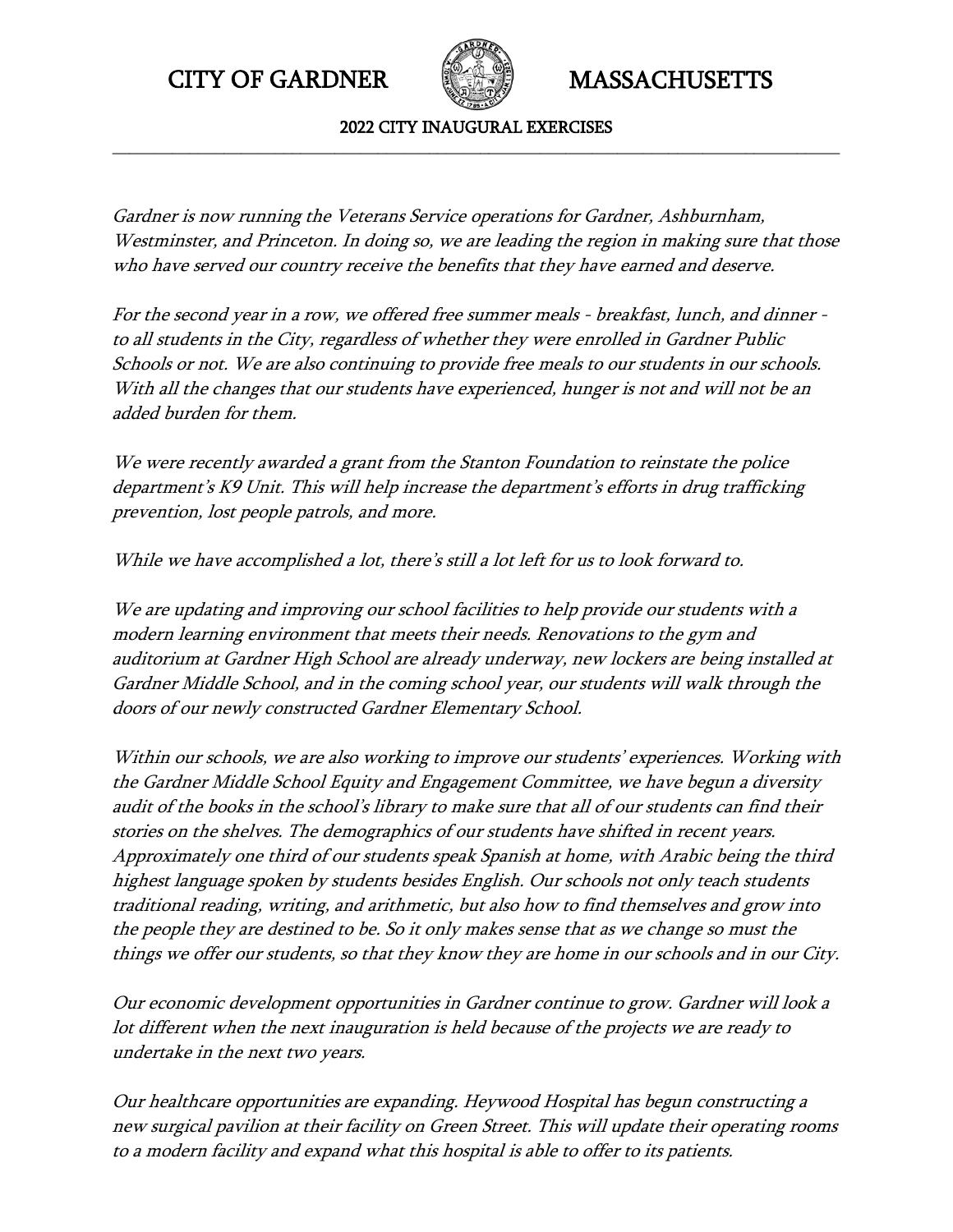

2022 CITY INAUGURAL EXERCISES **\_\_\_\_\_\_\_\_\_\_\_\_\_\_\_\_\_\_\_\_\_\_\_\_\_\_\_\_\_\_\_\_\_\_\_\_\_\_\_\_\_\_\_\_\_\_\_\_\_\_\_\_\_\_\_\_\_\_\_\_\_\_\_\_\_\_\_\_\_\_\_\_\_\_\_\_\_\_\_\_\_\_\_\_\_**

On the other side of the City, Community Health Connections is constructing their second facility on Timpany Boulevard that will house family and medical practices, dental offices, urgent care, and behavioral health services.

Gardner received the largest awards from the State's MassWorks and Underutilized Properties Grant Programs to completely change the face of our downtown. This will allow us to construct a new event plaza and parking lot on Rear Main Street and work with EA Fish Construction and Mass Ave Realty to construct new housing units in the Downtown on Rear Main Street and the old Temptations and Ryan Block Buildings. This will help draw more people into the downtown to attract new businesses into the area. We have also begun discussions with bike share and scooter share companies about setting up locations near these new developments.

The Timpany Crossroads property continues to develop with Starbucks thriving here after their first few months and Edward Jones and other companies soon to be opening their doors.

In order to keep this momentum going, we need to increase the resources we have available to us and our business community. During the next term, proposals will be submitted to the City Council regarding outdoor eating and seating options for restaurants, financing improvements to the Downtown and Mill Street urban renewal districts, and revamping our nuisance, vacant, and abandoned building ordinances to make sure our City Departments have the tools they need to deal with issues that already exist and prevent new issues from arising.

Everyone in the community, myself included, have grown tired of hearing a notification go out that a water main break has occurred in the City. On August 3rd of this past year, we lost close to 4 million gallons of water due to a water main break in a pipe with shut off valves that were installed well over 100 years ago, which failed causing an 18 hour issue in the City.

In the past year we invested \$11 million out of our water enterprise account to replace all water utility lines and shut off valves in the City that were installed between 1870 and 1935. We are hoping to continue that work with the different state and federal infrastructure funds that will soon become available.

Working with Representative Zlotnik and Congresswoman Trahan's offices, we have also been able to obtain funding to bring broadband internet access to the last few streets in the City that are without it. In 2022, every resident of Gardner will have access to high quality internet.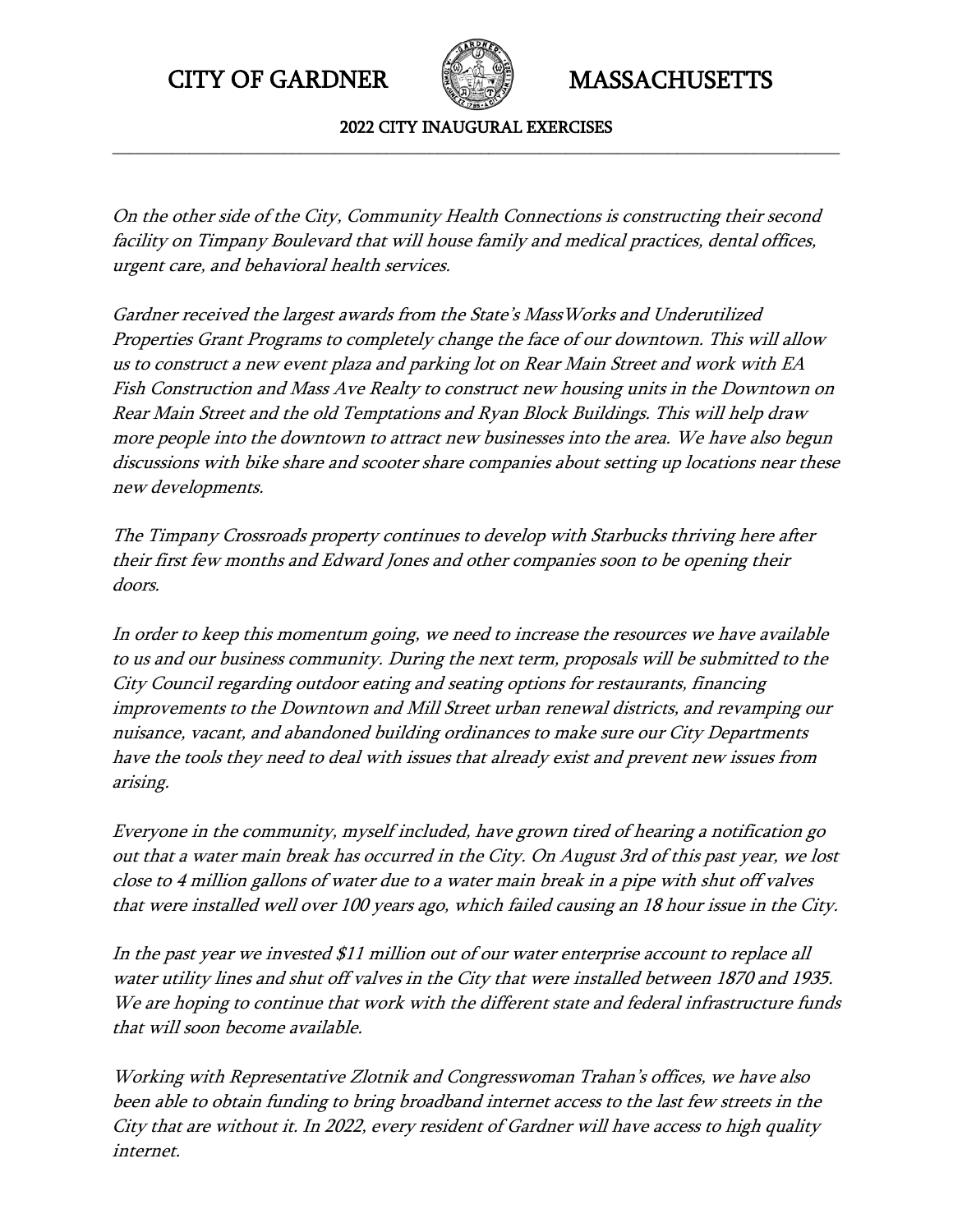

2022 CITY INAUGURAL EXERCISES **\_\_\_\_\_\_\_\_\_\_\_\_\_\_\_\_\_\_\_\_\_\_\_\_\_\_\_\_\_\_\_\_\_\_\_\_\_\_\_\_\_\_\_\_\_\_\_\_\_\_\_\_\_\_\_\_\_\_\_\_\_\_\_\_\_\_\_\_\_\_\_\_\_\_\_\_\_\_\_\_\_\_\_\_\_**

With all of the progress mentioned above, we cannot ignore the ways in which the City is also contributing to the same blight problem that we are working to fix. It makes no sense for someone to make statements about wanting to improve the look of our downtown, fight absentee landlords, and remove blight in our city, but then turn a blind eye to a city building at the entrance of our downtown where the roof is quite literally caving in on itself.

The issue of the Greenwood Pool is not a problem that anyone on this stage started, but it's ours to fix. The longer we wait to do something, the more the price tag goes up, and the bigger burden we place on our taxpayers. I plan to put forward a proposal in this next term for the demolition of the indoor pool building, and the revitalization of the area to a place that attracts people to the City, instead of causing embarrassment.

Our job as City officials is to build a place that people are proud to call their home. To make Gardner a destination for people. We are at a moment where we can have a greater impact on this City than we ever thought possible.

The COVID-19 Pandemic is still with us. Our Residents must continue to take this virus seriously and follow the precautions and best practices we have learned over the past two years. Testing rates are still high and many of our residents are dealing with the side effects of what is now being called "Long COVID." But even with all we have faced, we are stronger than ever.

Next January, we will celebrate our 100th year as a City. You have to wonder whether those who drafted our charter 100 years ago would have expected any of what we have seen, developed, evolved, and adapted to over the past century.

It is now our time to move forward, carry the torch they lit for us into a new future, and bring about a new era for this place we call home.

God Bless you all, God Bless America, and God Bless this City.

## MUSICAL SELECTION

The University of Massachusetts Minuteman Marching Band performed their rendition of Frank Sinatra's, "My Way," the signature closing performance song of the band.

## **BENEDICTION**

The Benediction was offered by the Reverend Father Stephen Lundrigan, Pastor of Annunciation Parish.